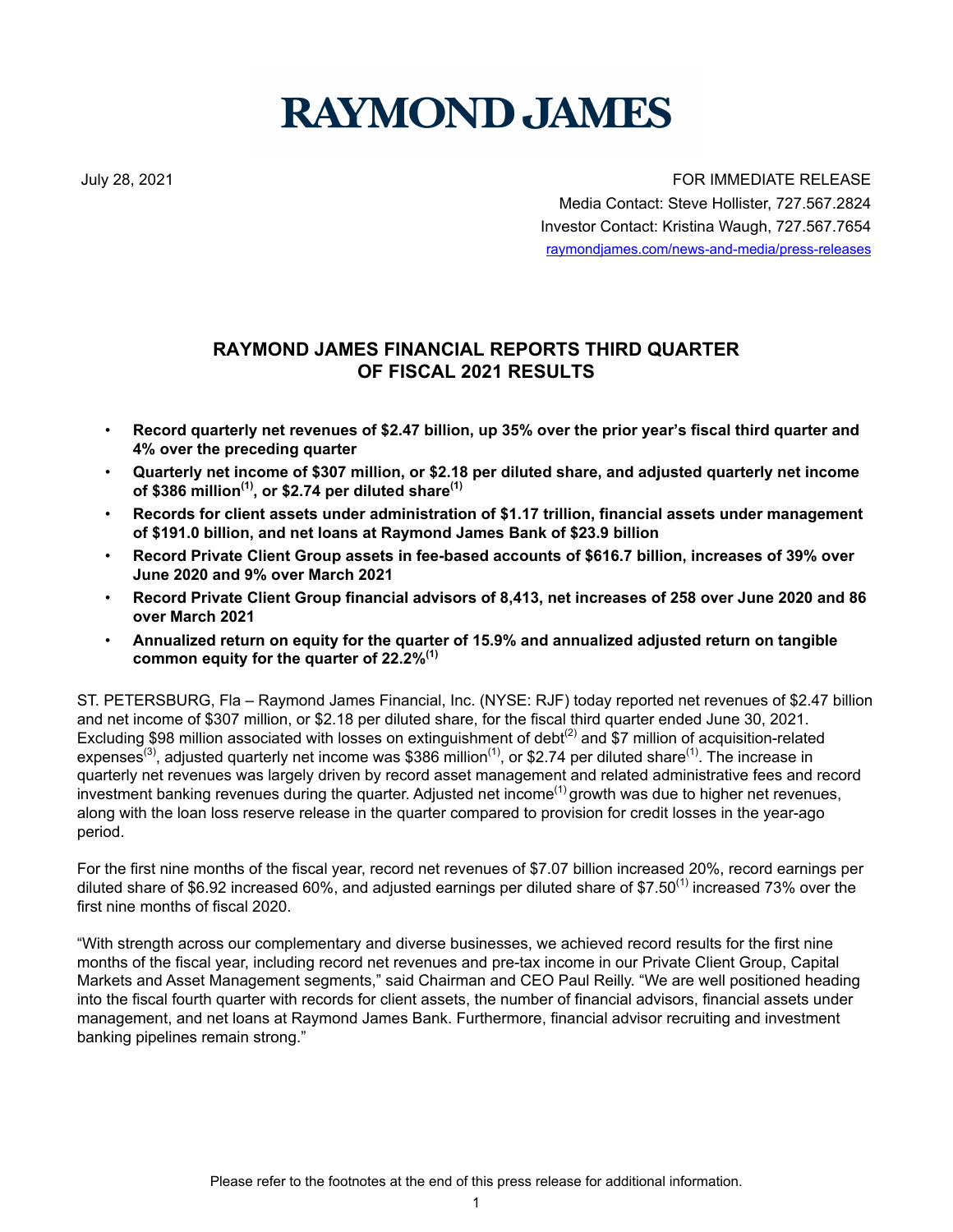### **Segment Results**

#### **Private Client Group**

- **Record quarterly net revenues of \$1.70 billion, up 36% over the prior year's fiscal third quarter and 3% over the preceding quarter**
- **Record quarterly pre-tax income of \$195 million, up 114% over the prior year's fiscal third quarter and 2% over the preceding quarter**
- **Record Private Client Group assets under administration of \$1.10 trillion, up 32% over June 2020 and 7% over March 2021**
- **Record Private Client Group assets in fee-based accounts of \$616.7 billion, up 39% over June 2020 and 9% over March 2021**
- **Record Private Client Group financial advisors of 8,413, net increases of 258 over June 2020 and 86 over March 2021**

Record quarterly results were primarily attributable to higher asset management and related administrative fees, reflecting record assets in fee-based accounts largely driven by equity market appreciation and the net addition of financial advisors.

"As we remain focused on retaining and attracting high-quality financial advisors, we experienced a solid net increase in the number of financial advisors during the quarter," said Reilly. "Recruiting activity remains strong across all of our affiliation options, as advisors are attracted to our robust platform and our advisor- and clientfocused culture."

### **Capital Markets**

- **Quarterly net revenues of \$446 million, up 38% over the prior year's fiscal third quarter and 3% over the preceding quarter**
- **Quarterly pre-tax income of \$115 million, up 85% over the prior year's fiscal third quarter and 10% over the preceding quarter**
- **Record quarterly investment banking revenues of \$265 million, up 101% over the prior year's fiscal third quarter and 17% over the preceding quarter**
- **Record merger & acquisition and advisory (M&A) revenues of \$153 million, up 155% over the prior year's fiscal third quarter and 25% over the preceding quarter**

Record investment banking revenues were driven by record M&A revenues, combined with strong debt and equity underwriting results. Fixed income brokerage revenues remained solid, albeit lower than the record set in the preceding quarter.

"Solid investment banking and fixed income brokerage results continue to drive a record-setting year for the Capital Markets segment, and we are entering the fiscal fourth quarter with strong investment banking pipelines," said Reilly. "In May, we announced the acquisition of Cebile Capital, a leading private fund placement agent and secondary market advisor to private equity firms. We expect to close the acquisition in the fiscal fourth quarter of 2021, and we are excited to welcome the Cebile team to the Raymond James family."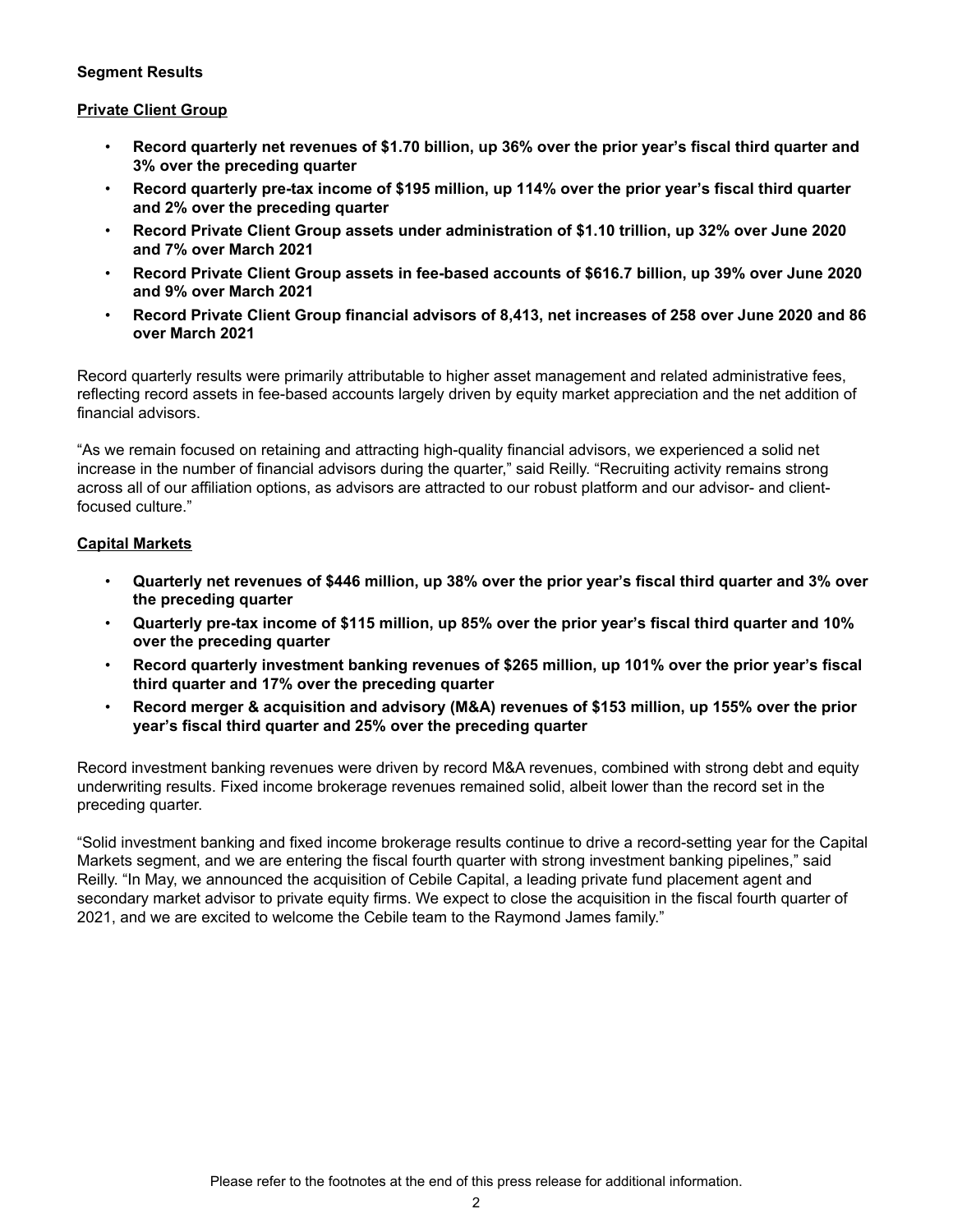### **Asset Management**

- **Record quarterly net revenues of \$225 million, up 38% over the prior year's fiscal third quarter and 8% over the preceding quarter**
- **Record quarterly pre-tax income of \$105 million, up 75% over the prior year's fiscal third quarter and 21% over the preceding quarter**
- **Record financial assets under management of \$191.0 billion, up 31% over June 2020 and 7% over March 2021**

Record quarterly results were primarily attributable to growth of financial assets under management driven by equity market appreciation and net inflows into fee-based accounts in the Private Client Group, which were partially offset by modest net outflows for Carillon Tower Advisers during the quarter.

### **Raymond James Bank**

- **Quarterly net revenues of \$169 million, down 5% compared to the prior year's fiscal third quarter and up 6% over the preceding quarter**
- **Quarterly pre-tax income of \$104 million, up 643% over the prior year's fiscal third quarter and down 6% compared to the preceding quarter**
- **Record net loans of \$23.9 billion, up 13% over June 2020 and 4% over March 2021**
- **Net interest margin (NIM) of 1.92% for the quarter, down 37 basis points compared to the prior year's fiscal third quarter and 2 basis points compared to the preceding quarter**

Quarterly net revenues declined 5% compared to the prior year's fiscal third quarter primarily due to lower shortterm interest rates, which negatively impacted the Bank's NIM. Sequentially, quarterly net revenues grew 6%, largely due to higher asset balances. Net loans grew 13% year-over-year and 4% sequentially, primarily driven by strong securities-based loan growth of more than 50% over the prior year's fiscal third quarter and 14% over the preceding quarter. Year-over-year pre-tax income growth was primarily due to the \$19 million loan loss reserve release in the quarter compared to the provision for credit losses in the comparative period. The bank loan loss benefit was largely attributable to the improved macroeconomic outlook. The bank loan allowance for credit losses as a percent of total loans ended the quarter at 1.34%. Nonperforming assets as a percent of total assets ended the quarter at 0.12%.

### **Other**

The Other segment included \$24 million of valuation gains on private equity investments during the quarter, of which \$10 million was attributable to noncontrolling interests and were offset in other expenses. Following the issuance of \$750 million of 3.75%, 30-year senior notes that settled in April, all \$250 million principal amount outstanding of the 5.625% senior notes due 2024 and all \$500 million principal amount outstanding of the 3.625% senior notes due 2026 were redeemed during the fiscal third quarter, resulting in \$98 million of losses on extinguishment of debt<sup>(2)</sup>.

In the fiscal third quarter, the firm repurchased 375,000 shares for \$48 million, an average price of approximately \$129 per share, leaving \$632 million available under the Board of Directors' repurchase authorization as of July 28, 2021. At the end of the quarter, the total capital ratio was  $25.5\%^{(4)}$  and the tier 1 leverage ratio was 12.6%<sup>(4)</sup>, both well above the regulatory requirements.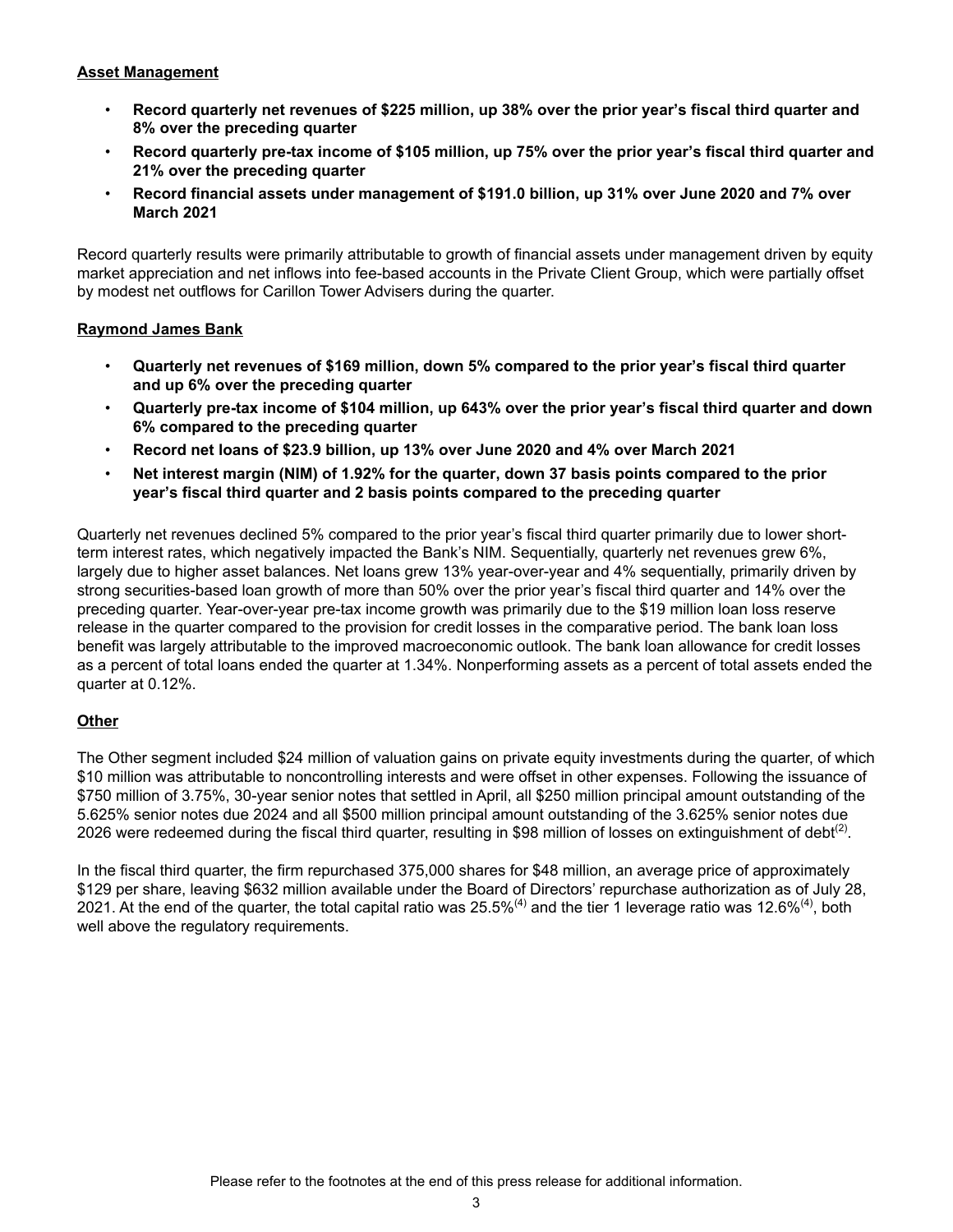A conference call to discuss the results will take place tomorrow morning, Thursday, July 29, at 8:15 a.m. ET. The live audio webcast, and the presentation which management will review on the call, will be available at www.raymondjames.com/investor-relations/financial-information/quarterly-earnings. For a listen-only connection to the conference call, please dial: 800-754-1382 (conference code: 21996118). An audio replay of the call will be available at the same location until September 30, 2021.

#### **About Raymond James Financial, Inc.**

Raymond James Financial, Inc. (NYSE: RJF) is a leading diversified financial services company providing private client group, capital markets, asset management, banking and other services to individuals, corporations and municipalities. The company has approximately 8,400 financial advisors. Total client assets are \$1.17 trillion. Public since 1983, the firm is listed on the New York Stock Exchange under the symbol RJF. Additional information is available at www.raymondjames.com.

#### **Forward-Looking Statements**

Certain statements made in this press release may constitute "forward-looking statements" under the Private Securities Litigation Reform Act of 1995. Forward-looking statements include information concerning future strategic objectives, business prospects, anticipated savings, financial results (including expenses, earnings, liquidity, cash flow and capital expenditures), industry or market conditions, demand for and pricing of our products, acquisitions and divestitures, anticipated results of litigation, regulatory developments, and general economic conditions. In addition, words such as "expect," and future or conditional verbs such as "will," "may," "could," "should," and "would," as well as any other statement that necessarily depends on future events, are intended to identify forward-looking statements. Forward-looking statements are not guarantees, and they involve risks, uncertainties and assumptions. Although we make such statements based on assumptions that we believe to be reasonable, there can be no assurance that actual results will not differ materially from those expressed in the forward-looking statements. We caution investors not to rely unduly on any forward-looking statements and urge you to carefully consider the risks described in our filings with the Securities and Exchange Commission (the "SEC") from time to time, including our most recent Annual Report on Form 10-K and subsequent Quarterly Reports on Form 10-Q, which are available at www.raymondjames.com and the SEC's website at www.sec.gov. We expressly disclaim any obligation to update any forward-looking statement in the event it later turns out to be inaccurate, whether as a result of new information, future events, or otherwise.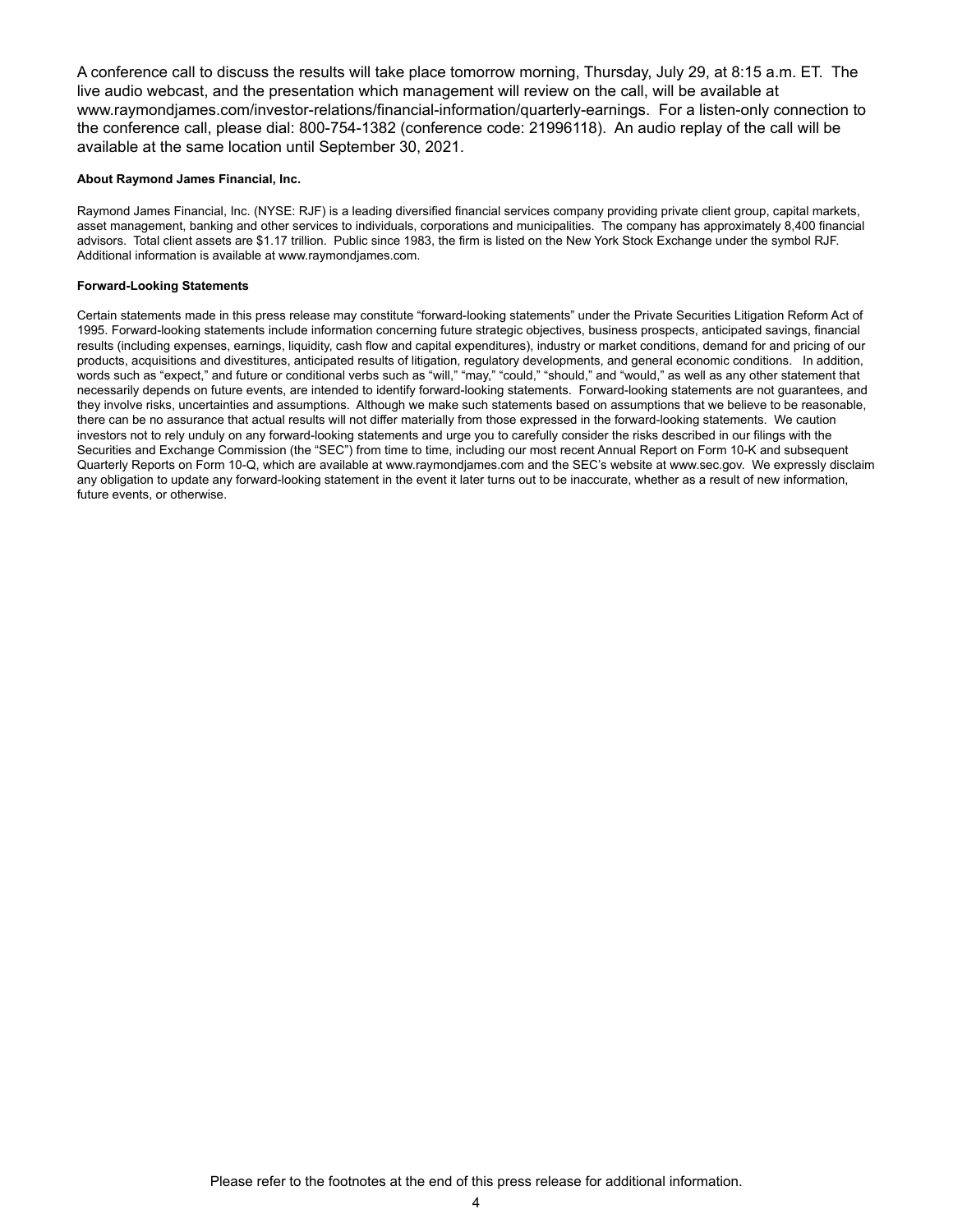### *RAYMOND JAMES FINANCIAL, INC. Fiscal Third Quarter of 2021*

### *Selected Financial Highlights (Unaudited)*

### **Summary results of operations**

|                                                     |                         |       | Three months ended |                  | % change from |                   |                  |                   |
|-----------------------------------------------------|-------------------------|-------|--------------------|------------------|---------------|-------------------|------------------|-------------------|
| \$ in millions, except per share amounts            | <b>June 30,</b><br>2021 |       |                    | June 30,<br>2020 |               | March 31,<br>2021 | June 30,<br>2020 | March 31,<br>2021 |
| <b>Net revenues</b>                                 | \$                      | 2,471 | \$                 | 1,834            | \$            | 2,372             | 35%              | 4%                |
| Pre-tax income                                      | \$                      | 385   | \$                 | 198              | -\$           | 447               | 94%              | (14)%             |
| Net income                                          | \$                      | 307   | \$                 | 172S             |               | 355               | 78%              | (14)%             |
| Earnings per common share: (5)                      |                         |       |                    |                  |               |                   |                  |                   |
| <b>Basic</b>                                        |                         | 2.24  | \$                 | 1.25             | \$            | 2.58              | 79%              | (13)%             |
| <b>Diluted</b>                                      |                         | 2.18  |                    | 1.23             | \$            | 2.51              | 77%              | (13)%             |
| Non-GAAP measures: (1)                              |                         |       |                    |                  |               |                   |                  |                   |
| Adjusted pre-tax income                             | \$                      | 490   |                    | <b>NA</b>        |               | <b>NA</b>         | 147%             | 10%               |
| <b>Adjusted net income</b>                          | \$                      | 386   |                    | <b>NA</b>        |               | <b>NA</b>         | 124%             | 9%                |
| Adjusted earnings per common share -<br>basic $(5)$ |                         | 2.81  |                    | NA               |               | NA                | 125%             | 9%                |
| Adjusted earnings per common share -<br>diluted (5) | \$                      | 2.74  |                    | <b>NA</b>        |               | <b>NA</b>         | 123%             | 9%                |

|                                                           | Nine months ended |                         |      |                  |          |  |  |  |  |
|-----------------------------------------------------------|-------------------|-------------------------|------|------------------|----------|--|--|--|--|
| \$ in millions, except per share amounts                  |                   | <b>June 30.</b><br>2021 |      | June 30,<br>2020 | % change |  |  |  |  |
| <b>Net revenues</b>                                       | \$                | 7,065                   | \$   | 5,911            | 20%      |  |  |  |  |
| Pre-tax income                                            | \$                | 1,231                   | - \$ | 796              | 55%      |  |  |  |  |
| Net income                                                | \$                | 974                     | - \$ | 609              | 60%      |  |  |  |  |
| Earnings per common share: (5)                            |                   |                         |      |                  |          |  |  |  |  |
| <b>Basic</b>                                              |                   | 7.09                    |      | 4.41             | 61%      |  |  |  |  |
| <b>Diluted</b>                                            |                   | 6.92                    |      | 4.33             | 60%      |  |  |  |  |
| Non-GAAP measures: (1)                                    |                   |                         |      |                  |          |  |  |  |  |
| Adjusted pre-tax income                                   | \$                | 1,338                   |      | <b>NA</b>        | 68%      |  |  |  |  |
| <b>Adjusted net income</b>                                | \$                | 1,055                   |      | <b>NA</b>        | 73%      |  |  |  |  |
| Adjusted earnings per common share - basic <sup>(5)</sup> |                   | 7.68                    |      | <b>NA</b>        | 74%      |  |  |  |  |
| Adjusted earnings per common share - diluted (5)          |                   | 7.50                    |      | <b>NA</b>        | 73%      |  |  |  |  |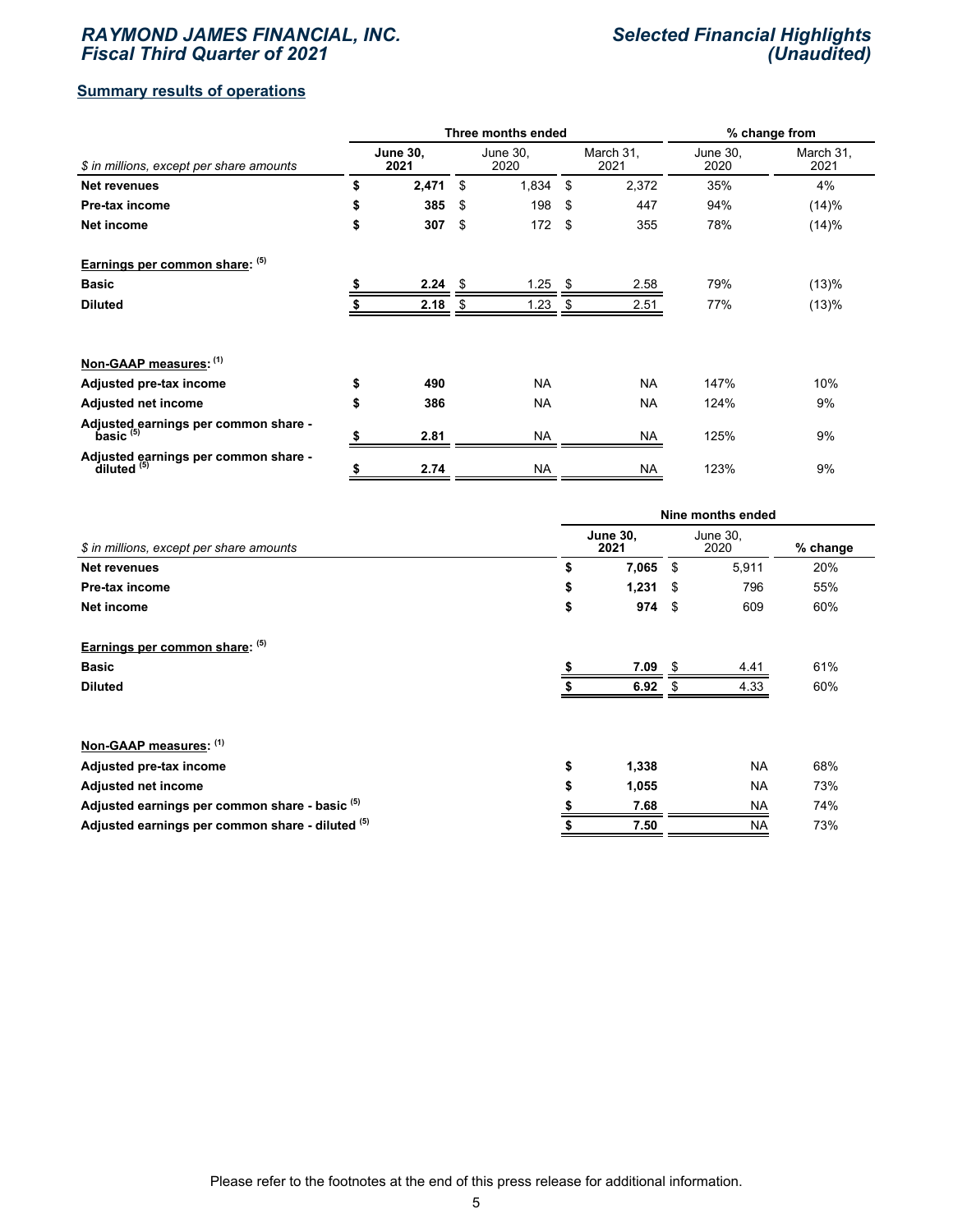# *RAYMOND JAMES FINANCIAL, INC. Fiscal Third Quarter of 2021*

#### **Consolidated Statements of Income (Unaudited)**

|                                                                                             |                         | Three months ended |    | % change from     |                  |                   |  |
|---------------------------------------------------------------------------------------------|-------------------------|--------------------|----|-------------------|------------------|-------------------|--|
| in millions, except per share amounts                                                       | <b>June 30,</b><br>2021 | June 30.<br>2020   |    | March 31,<br>2021 | June 30,<br>2020 | March 31,<br>2021 |  |
| <b>Revenues:</b>                                                                            |                         |                    |    |                   |                  |                   |  |
| Asset management and related administrative fees                                            | \$<br>1,262             | \$<br>867          | \$ | 1,173             | 46%              | 8%                |  |
| Brokerage revenues:                                                                         |                         |                    |    |                   |                  |                   |  |
| Securities commissions                                                                      | 415                     | 343                |    | 443               | 21%              | (6)%              |  |
| Principal transactions                                                                      | 137                     | 143                |    | 148               | (4)%             | (7)%              |  |
| Total brokerage revenues                                                                    | 552                     | 486                |    | 591               | 14%              | (7)%              |  |
| Account and service fees                                                                    | 161                     | 134                |    | 159               | 20%              | 1%                |  |
| Investment banking                                                                          | 276                     | 139                |    | 242               | 99%              | 14%               |  |
| Interest income                                                                             | 205                     | 217                |    | 200               | $(6)\%$          | 3%                |  |
| Other <sup>(6)</sup>                                                                        | 55                      | 33                 |    | 44                | 67%              | 25%               |  |
| <b>Total revenues</b>                                                                       | 2,511                   | 1,876              |    | 2,409             | 34%              | 4%                |  |
| Interest expense                                                                            | (40)                    | (42)               |    | (37)              | (5)%             | 8%                |  |
| Net revenues                                                                                | 2,471                   | 1,834              |    | 2,372             | 35%              | 4%                |  |
| Non-interest expenses:                                                                      |                         |                    |    |                   |                  |                   |  |
| Compensation, commissions and benefits                                                      | 1,661                   | 1,277              |    | 1,648             | 30%              | 1%                |  |
| Non-compensation expenses:                                                                  |                         |                    |    |                   |                  |                   |  |
| Communications and information processing                                                   | 109                     | 100                |    | 107               | 9%               | 2%                |  |
| Occupancy and equipment                                                                     | 58                      | 55                 |    | 57                | 5%               | 2%                |  |
| <b>Business development</b>                                                                 | 31                      | 21                 |    | 21                | 48%              | 48%               |  |
| Investment sub-advisory fees                                                                | 34                      | 23                 |    | 31                | 48%              | 10%               |  |
| Professional fees                                                                           | 26                      | 24                 |    | 24                | 8%               | 8%                |  |
| Bank loan provision/(benefit) for credit losses (1)                                         | (19)                    | 81                 |    | (32)              | <b>NM</b>        | <b>NM</b>         |  |
| Losses on extinguishment of debt <sup>(2)</sup>                                             | 98                      |                    |    |                   | ΝM               | <b>NM</b>         |  |
| Acquisition-related expenses <sup>(3)</sup>                                                 | $\overline{7}$          |                    |    |                   | <b>NM</b>        | <b>NM</b>         |  |
| Other <sup>(6)</sup>                                                                        | 81                      | 55                 |    | 69                | 47%              | 17%               |  |
| Total non-compensation expenses                                                             | 425                     | 359                |    | 277               | 18%              | 53%               |  |
| <b>Total non-interest expenses</b>                                                          | 2,086                   | 1,636              |    | 1,925             | 28%              | 8%                |  |
| Pre-tax income                                                                              | 385                     | 198                |    | 447               | 94%              | (14)%             |  |
| Provision for income taxes                                                                  | 78                      | 26                 |    | 92                | 200%             | (15)%             |  |
| Net income                                                                                  | \$<br>307               | \$<br>172          | \$ | 355               | 78%              | (14)%             |  |
|                                                                                             |                         |                    |    |                   |                  |                   |  |
| Earnings per common share $-$ basic $(5)$                                                   | \$<br>2.24              | \$<br>1.25         | \$ | 2.58              | 79%              | (13)%             |  |
| Earnings per common share $-$ diluted $(5)$<br>Weighted-average common shares outstanding - | \$<br>2.18              | \$<br>1.23         | \$ | 2.51              | 77%              | (13)%             |  |
| basic                                                                                       | 137.2                   | 137.1              |    | 137.8             |                  |                   |  |
| Weighted-average common and common equivalent<br>shares outstanding - diluted               | 141.1                   | 139.4              |    | 141.2             | 1%               |                   |  |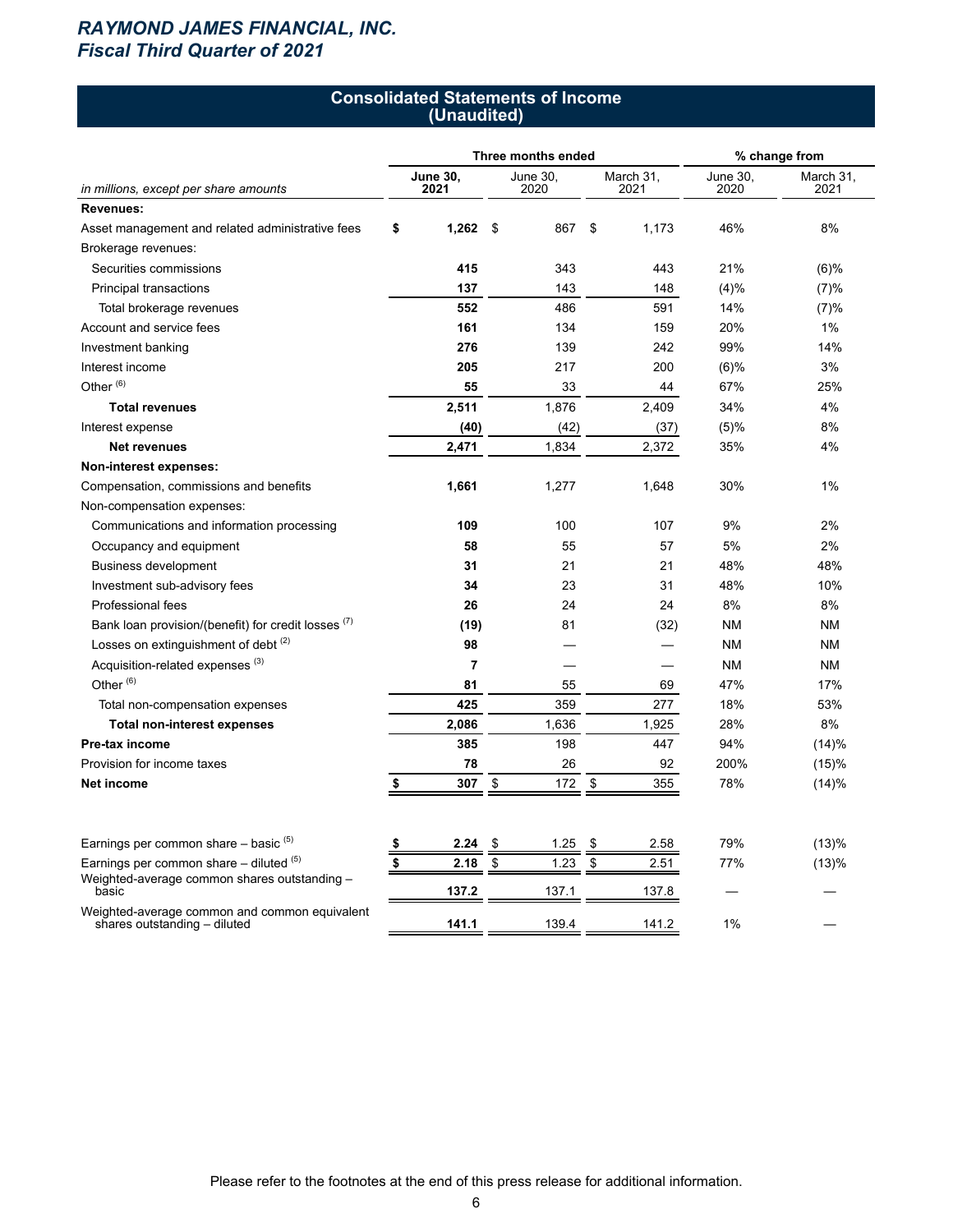# *RAYMOND JAMES FINANCIAL, INC. Fiscal Third Quarter of 2021*

#### **Consolidated Statements of Income (Unaudited)**

|                                                                            | Nine months ended |                 |    |          |           |  |  |  |  |  |
|----------------------------------------------------------------------------|-------------------|-----------------|----|----------|-----------|--|--|--|--|--|
|                                                                            |                   | <b>June 30,</b> |    | June 30. |           |  |  |  |  |  |
| in millions, except per share amounts                                      |                   | 2021            |    | 2020     | % change  |  |  |  |  |  |
| Revenues:                                                                  |                   |                 |    |          |           |  |  |  |  |  |
| Asset management and related administrative fees                           | \$                | 3,502           | \$ | 2,828    | 24%       |  |  |  |  |  |
| Brokerage revenues:                                                        |                   |                 |    |          |           |  |  |  |  |  |
| Securities commissions                                                     |                   | 1,239           |    | 1,116    | 11%       |  |  |  |  |  |
| Principal transactions                                                     |                   | 432             |    | 345      | 25%       |  |  |  |  |  |
| Total brokerage revenues                                                   |                   | 1,671           |    | 1,461    | 14%       |  |  |  |  |  |
| Account and service fees                                                   |                   | 465             |    | 484      | (4)%      |  |  |  |  |  |
| Investment banking                                                         |                   | 779             |    | 428      | 82%       |  |  |  |  |  |
| Interest income                                                            |                   | 608             |    | 799      | (24)%     |  |  |  |  |  |
| Other $^{(6)}$                                                             |                   | 155             |    | 47       | 230%      |  |  |  |  |  |
| <b>Total revenues</b>                                                      |                   | 7,180           |    | 6,047    | 19%       |  |  |  |  |  |
| Interest expense                                                           |                   | (115)           |    | (136)    | (15)%     |  |  |  |  |  |
| <b>Net revenues</b>                                                        |                   | 7,065           |    | 5,911    | 20%       |  |  |  |  |  |
| Non-interest expenses:                                                     |                   |                 |    |          |           |  |  |  |  |  |
| Compensation, commissions and benefits                                     |                   | 4,809           |    | 4,050    | 19%       |  |  |  |  |  |
| Non-compensation expenses:                                                 |                   |                 |    |          |           |  |  |  |  |  |
| Communications and information processing                                  |                   | 315             |    | 293      | 8%        |  |  |  |  |  |
| Occupancy and equipment                                                    |                   | 172             |    | 168      | 2%        |  |  |  |  |  |
| <b>Business development</b>                                                |                   | 75              |    | 106      | (29)%     |  |  |  |  |  |
| Investment sub-advisory fees                                               |                   | 93              |    | 75       | 24%       |  |  |  |  |  |
| Professional fees                                                          |                   | 80              |    | 68       | 18%       |  |  |  |  |  |
| Bank loan provision/(benefit) for credit losses (7)                        |                   | (37)            |    | 188      | <b>NM</b> |  |  |  |  |  |
| Losses on extinguishment of debt (2)                                       |                   | 98              |    |          | <b>NM</b> |  |  |  |  |  |
| Acquisition-related expenses <sup>(3)</sup>                                |                   | 9               |    |          | <b>NM</b> |  |  |  |  |  |
| Other <sup>(6)</sup>                                                       |                   | 220             |    | 167      | 32%       |  |  |  |  |  |
| Total non-compensation expenses                                            |                   | 1,025           |    | 1,065    | (4)%      |  |  |  |  |  |
| <b>Total non-interest expenses</b>                                         |                   | 5,834           |    | 5,115    | 14%       |  |  |  |  |  |
| Pre-tax income                                                             |                   | 1,231           |    | 796      | 55%       |  |  |  |  |  |
| Provision for income taxes                                                 |                   | 257             |    | 187      | 37%       |  |  |  |  |  |
| Net income                                                                 | \$                | 974             | \$ | 609      | 60%       |  |  |  |  |  |
|                                                                            |                   |                 |    |          |           |  |  |  |  |  |
| Earnings per common share $-$ basic $(5)$                                  | \$                | 7.09            | \$ | 4.41     | 61%       |  |  |  |  |  |
| Earnings per common share $-$ diluted $(5)$                                | \$                | 6.92            | \$ | 4.33     | 60%       |  |  |  |  |  |
| Weighted-average common shares outstanding - basic                         |                   | 137.2           |    | 137.9    | (1)%      |  |  |  |  |  |
| Weighted-average common and common equivalent shares outstanding – diluted |                   | 140.6           |    | 140.5    |           |  |  |  |  |  |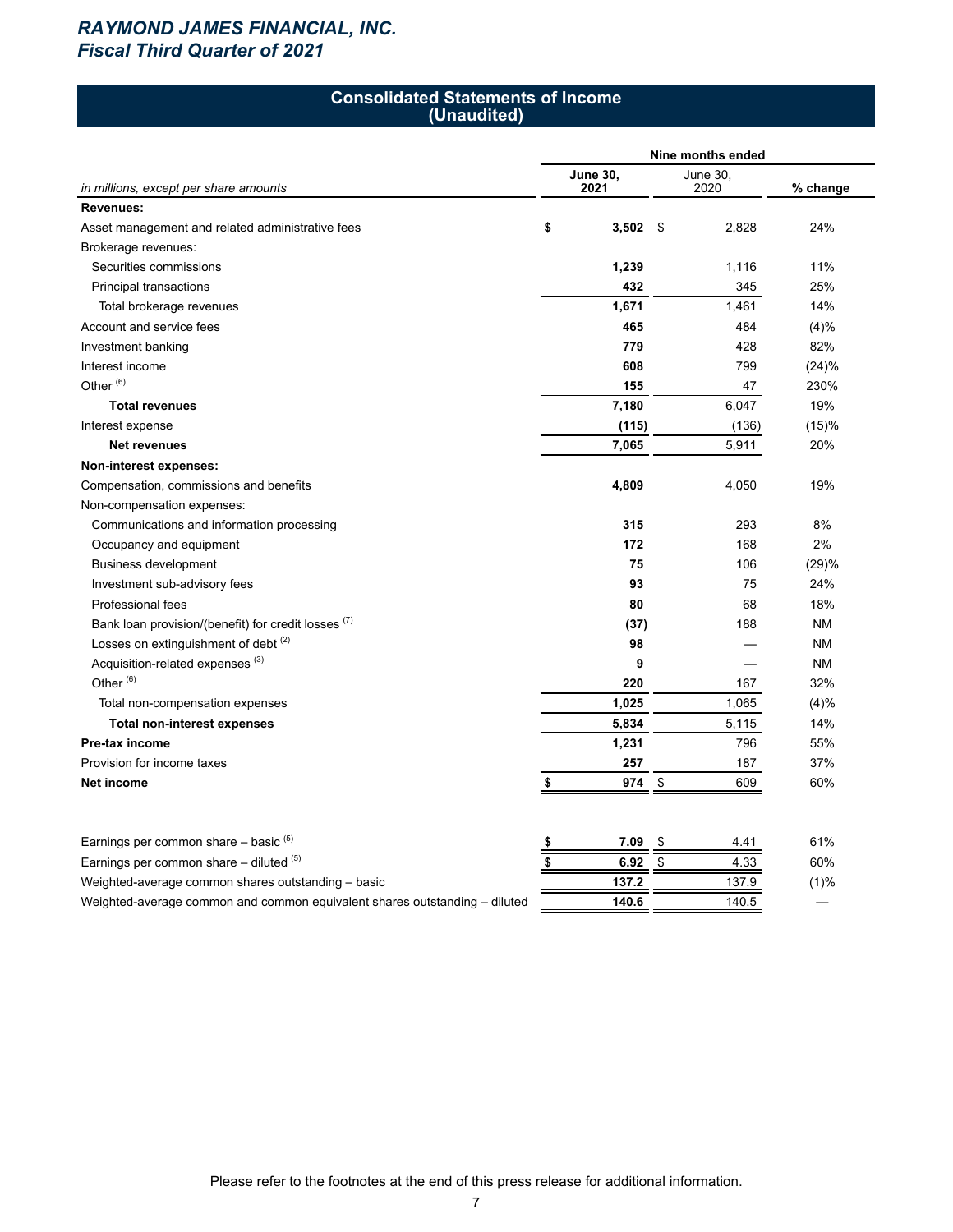# *RAYMOND JAMES FINANCIAL, INC. Consolidated Selected Key Metrics* **Fiscal Third Quarter of 2021**

|                                                               |    |                         |    |                  | % change from |                   |                  |                   |  |
|---------------------------------------------------------------|----|-------------------------|----|------------------|---------------|-------------------|------------------|-------------------|--|
| \$ in millions, except per share amounts                      |    | <b>June 30.</b><br>2021 |    | June 30.<br>2020 |               | March 31.<br>2021 | June 30.<br>2020 | March 31.<br>2021 |  |
| Total assets                                                  | \$ | 57,161                  | \$ | 44.682           | \$            | 56.066            | 28%              | 2%                |  |
| Total equity attributable to Raymond James<br>Financial, Inc. | \$ | 7,863                   | \$ | 6,965            | \$            | 7.592             | 13%              | 4%                |  |
| Book value per share (8)                                      | \$ | 57.44                   | \$ | 50.84            | \$            | 55.34             | 13%              | 4%                |  |
| Tangible book value per share (1) (8)                         | \$ | 51.55                   | \$ | 46.69            | \$            | 49.42             | 10%              | 4%                |  |
| <b>Capital ratios:</b>                                        |    |                         |    |                  |               |                   |                  |                   |  |
| Tier 1 capital                                                |    | 24.3 % $^{(4)}$         |    | 24.8 %           |               | 23.6 %            |                  |                   |  |
| Total capital                                                 |    | 25.5 % $^{(4)}$         |    | 26.0 %           |               | 24.7 %            |                  |                   |  |
| Tier 1 leverage                                               |    | 12.6 % $^{(4)}$         |    | 14.5 %           |               | 12.2 %            |                  |                   |  |

|                                                             |                         | Three months ended | Nine months ended |                         |                  |  |
|-------------------------------------------------------------|-------------------------|--------------------|-------------------|-------------------------|------------------|--|
|                                                             | <b>June 30.</b><br>2021 | June 30.<br>2020   | March 31.<br>2021 | <b>June 30.</b><br>2021 | June 30.<br>2020 |  |
| Return on equity <sup>(9)</sup>                             | 15.9%                   | 10.0%              | 19.0 %            | 17.4 %                  | 11.9 %           |  |
| Adjusted return on equity (1) (9)                           | 19.9 %                  | <b>NA</b>          | NA.               | 18.7 %                  | <b>NA</b>        |  |
| Return on tangible common equity (1) (9)                    | 17.7 %                  | 10.9 %             | 21.2 %            | 19.3 %                  | 13.1%            |  |
| Adjusted return on tangible common equity <sup>(1)(9)</sup> | 22.2 %                  | <b>NA</b>          | <b>NA</b>         | 20.8 %                  | <b>NA</b>        |  |
| Pre-tax margin (10)                                         | 15.6 %                  | 10.8%              | 18.8 %            | 17.4 %                  | 13.5 %           |  |
| Adjusted pre-tax margin (1) (10)                            | 19.8 %                  | <b>NA</b>          | <b>NA</b>         | 18.9 %                  | <b>NA</b>        |  |
| Total compensation ratio <sup>(11)</sup>                    | 67.2 %                  | 69.6 %             | 69.5 %            | 68.1 %                  | 68.5 %           |  |
| Effective tax rate                                          | 20.3 %                  | 13.1 %             | 20.6 %            | 20.9 %                  | 23.5 %           |  |

| <b>Client asset metrics (\$ in billions)</b>      |                         |               |      | % change from    |          |                   |                  |                   |
|---------------------------------------------------|-------------------------|---------------|------|------------------|----------|-------------------|------------------|-------------------|
|                                                   | <b>June 30.</b><br>2021 |               |      | June 30.<br>2020 |          | March 31.<br>2021 | June 30.<br>2020 | March 31.<br>2021 |
| Client assets under administration                |                         | 1.165.0       |      | 876.9            | <b>S</b> | 1.085.4           | 33%              | 7%                |
| Private Client Group assets under administration  |                         | 1.102.9       |      | 833.1            | <b>S</b> | 1.028.1           | 32%              | 7%                |
| Private Client Group assets in fee-based accounts |                         | 616.7         | - \$ | 443.0 \$         |          | 567.6             | 39%              | 9%                |
| Financial assets under management                 |                         | 191.0<br>- \$ |      | 145.4            | - \$     | 178.2             | 31%              | 7%                |

### **Clients' domestic cash sweep balances**

| $$$ in millions)                                      |    |                         |    | As of              |  |                   | % change from    |                   |  |  |
|-------------------------------------------------------|----|-------------------------|----|--------------------|--|-------------------|------------------|-------------------|--|--|
| Raymond James Bank Deposit<br>Program ("RJBDP"): (12) |    | <b>June 30.</b><br>2021 |    | June 30.<br>2020   |  | March 31.<br>2021 | June 30.<br>2020 | March 31,<br>2021 |  |  |
|                                                       |    |                         |    |                    |  |                   |                  |                   |  |  |
| Raymond James Bank                                    | \$ | 29.253                  | \$ | 24,101 \$          |  | 28.174            | 21%              | 4%                |  |  |
| Third-party banks                                     |    | 25.080                  |    | 24.661             |  | 25,110            | 2%               |                   |  |  |
| Subtotal RJBDP                                        |    | 54.333                  |    | 48.762             |  | 53.284            | 11%              | 2%                |  |  |
| <b>Client Interest Program</b>                        |    | 8,610                   |    | 3,157              |  | 9,517             | 173%             | (10)%             |  |  |
| Total clients' domestic cash sweep balances           |    | 62,943                  |    | 51,919             |  | 62,801            | 21%              |                   |  |  |
|                                                       |    |                         |    | Three months ended |  | Nine months ended |                  |                   |  |  |
|                                                       |    | <b>June 30.</b>         |    | June 30,           |  | March 31,         | <b>June 30,</b>  | June 30.          |  |  |

| 13<br><b>RJBDP</b><br>⋅ third-partv banks<br>Average yield on<br>$\cdot$ | 29.9<br>$V - 1$ | ດດ ດ/<br>$\sqrt{0}$<br>ບ.ບບ | 0/<br>- 30<br>∪.∪∪<br>$\prime$ $\alpha$ | ∪.30 °∕ | 07.01<br>u<br>70<br><b>U.J</b> |
|--------------------------------------------------------------------------|-----------------|-----------------------------|-----------------------------------------|---------|--------------------------------|

| <b>Private Client Group financial advisors</b> |                         | As of            |                   | % change from    |                   |  |  |
|------------------------------------------------|-------------------------|------------------|-------------------|------------------|-------------------|--|--|
|                                                | <b>June 30,</b><br>2021 | June 30.<br>2020 | March 31.<br>2021 | June 30.<br>2020 | March 31,<br>2021 |  |  |
| Employees                                      | 3.423                   | 3.379            | 3.375             | 1%               | 1%                |  |  |
| Independent contractors                        | 4.990                   | 4.776            | 4.952             | 4%               | 1%                |  |  |
| <b>Total advisors</b>                          | 8.413                   | 8.155            | 8,327             | 3%               | $1\%$             |  |  |

2020

2021

**2021**

2020

**2021**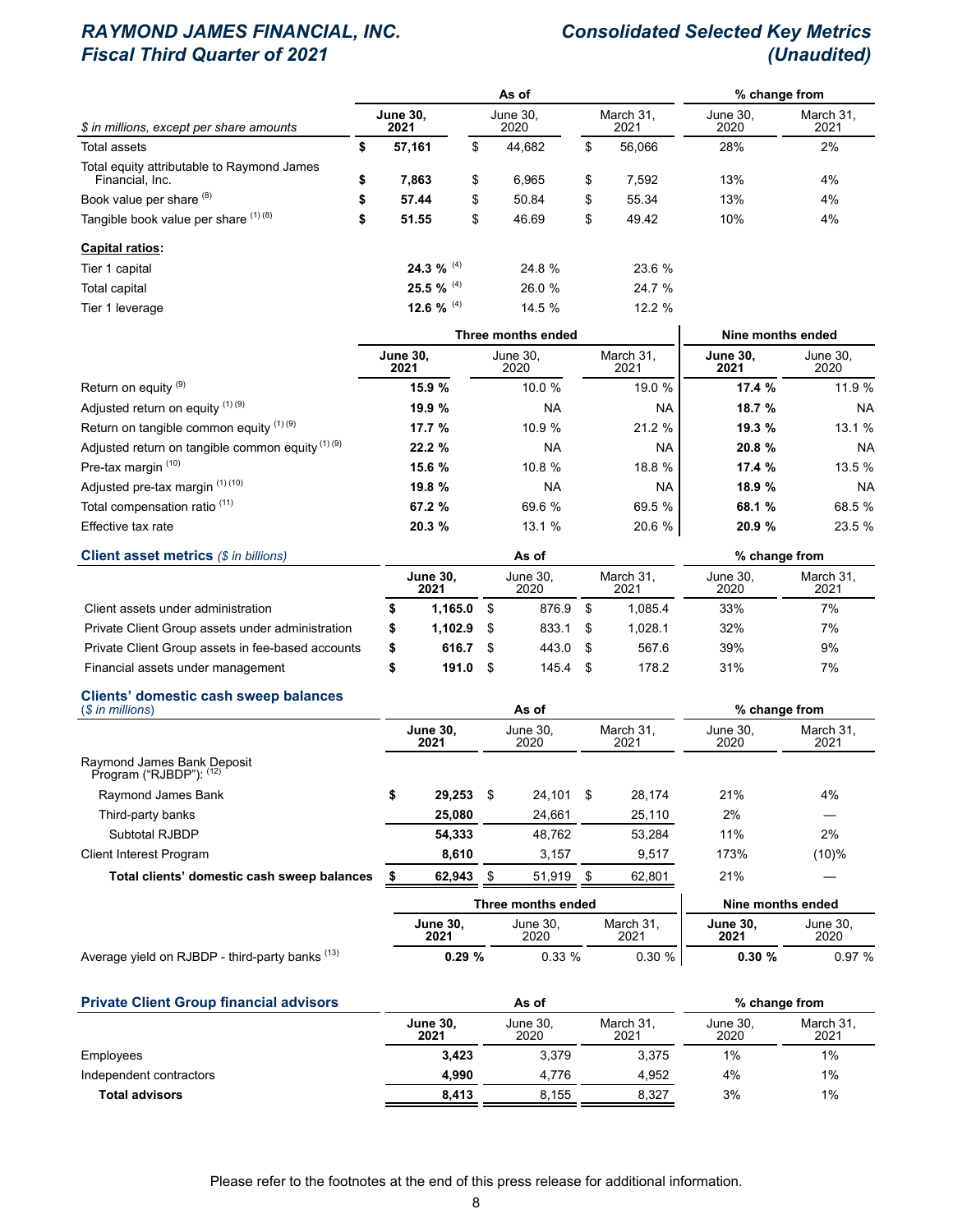# *RAYMOND JAMES FINANCIAL, INC. Consolidated Net Interest Fiscal Third Quarter of 2021 (Unaudited)*

The following tables present our consolidated average interest-earning asset and interest-bearing liability balances, interest income and expense and the related rates.

| <b>Consolidated Net Interest</b>                                     |                    |    |               |                               |                    |     |                       |                               |                    |    |                |                               |
|----------------------------------------------------------------------|--------------------|----|---------------|-------------------------------|--------------------|-----|-----------------------|-------------------------------|--------------------|----|----------------|-------------------------------|
|                                                                      |                    |    |               |                               |                    |     | Three months ended    |                               |                    |    |                |                               |
|                                                                      |                    |    | June 30, 2021 |                               |                    |     | June 30, 2020         |                               |                    |    | March 31, 2021 |                               |
| \$ in millions                                                       | Average<br>balance |    | Interest      | Annualized<br>average<br>rate | Average<br>balance |     | Interest              | Annualized<br>average<br>rate | Average<br>balance |    | Interest       | Annualized<br>average<br>rate |
| Interest-earning assets:                                             |                    |    |               |                               |                    |     |                       |                               |                    |    |                |                               |
| Cash and cash equivalents                                            | 5.644              | \$ | 3             | 0.20%                         | \$<br>6.605        |     | \$<br>4               | 0.26%                         | \$<br>5.284        | \$ | $\overline{2}$ | 0.20%                         |
| Assets segregated pursuant to regulations                            | 9,016              |    | 3             | 0.16%                         | 3,408              |     | 3                     | 0.36%                         | 10,087             |    | 5              | 0.18%                         |
| Available-for-sale securities                                        | 8,041              |    | 20            | 0.96%                         | 4,437              |     | 23                    | 2.01 %                        | 7,997              |    | 21             | 1.08 %                        |
| Brokerage client receivables                                         | 2,363              |    | 19            | 3.33%                         | 2,065              |     | 18                    | 3.47 %                        | 2,222              |    | 19             | 3.36 %                        |
| Bank loans, net of unearned income and deferred<br>expenses:         |                    |    |               |                               |                    |     |                       |                               |                    |    |                |                               |
| Loans held for investment:                                           |                    |    |               |                               |                    |     |                       |                               |                    |    |                |                               |
| Commercial and industrial ("C&I") loans (14)                         | 7,936              |    | 50            | 2.51%                         | 7,957              |     | 58                    | 2.93 %                        | 7,540              |    | 48             | 2.56 %                        |
| Commercial real estate ("CRE") loans (14)                            | 2,748              |    | 18            | 2.59 %                        | 2,610              |     | 19                    | 2.85 %                        | 2,665              |    | 17             | 2.54 %                        |
| Real estate investment trust ("REIT") loans (14)                     | 1,327              |    | 9             | 2.53%                         | 1,412              |     | 9                     | 2.45%                         | 1,309              |    | 8              | 2.50 %                        |
| Tax-exempt loans (15)                                                | 1,294              |    | 9             | 3.33%                         | 1,272              |     | 9                     | 3.34%                         | 1,227              |    | 8              | 3.35%                         |
| Residential mortgage loans                                           | 5,126              |    | 34            | 2.70 %                        | 4,983              |     | 37                    | 2.97 %                        | 5,005              |    | 34             | 2.72 %                        |
| Securities-based loans and other                                     | 5,208              |    | 29            | 2.22%                         | 3,576              |     | 24                    | 2.59 %                        | 4,638              |    | 26             | 2.23 %                        |
| Loans held for sale                                                  | 142                |    | 1             | 2.92%                         |                    | 111 | 1                     | 3.22%                         | 177                |    | $\mathbf{1}$   | 1.89 %                        |
| Total bank loans, net                                                | 23,781             |    | 150           | 2.54 %                        | 21,921             |     | 157                   | 2.87 %                        | 22,561             |    | 142            | 2.56 %                        |
| All other interest-earning assets                                    | 2,288              |    | 10            | 1.51 %                        | 1,964              |     | 12                    | 2.66 %                        | 2,201              |    | 11             | 1.87 %                        |
| <b>Total interest-earning assets</b>                                 | \$51,133           | \$ | 205           | 1.60 %                        | \$40,400           |     | \$<br>217             | 2.16 %                        | \$50,352           | \$ | 200            | 1.61 %                        |
| Interest-bearing liabilities:                                        |                    |    |               |                               |                    |     |                       |                               |                    |    |                |                               |
| Bank deposits:                                                       |                    |    |               |                               |                    |     |                       |                               |                    |    |                |                               |
| Savings, money market and Negotiable Order of<br>Withdrawal accounts | \$28,908           | \$ | 1             | 0.02%                         | \$25,060           |     | \$<br>2               | 0.02%                         | \$27,662           | \$ | $\overline{2}$ | 0.02%                         |
| Certificates of deposit                                              | 883                |    | 4             | 1.91 %                        | 1,104              |     | 5                     | 2.00 %                        | 898                |    | 4              | 1.88 %                        |
| Total bank deposits                                                  | 29,791             |    | 5             | 0.08%                         | 26,164             |     | $\overline{7}$        | 0.10%                         | 28,560             |    | 6              | 0.08%                         |
| Brokerage client payables                                            | 10.486             |    | 1             | 0.03%                         | 4.751              |     | 3                     | 0.18%                         | 11,485             |    | 1              | 0.02%                         |
| Other borrowings                                                     | 860                |    | 4             | 2.19 %                        |                    | 891 | 5                     | 2.23%                         | 862                |    | 5              | 2.18 %                        |
| Senior notes payable                                                 | 2,211              |    | 25            | 4.49 %                        | 2,067              |     | 24                    | 4.69 %                        | 2,045              |    | 24             | 4.74 %                        |
| All other interest-bearing liabilities                               | 602                |    | 5             | 1.12%                         |                    | 586 | 3                     | 1.10 %                        | 600                |    | 1              | 0.88%                         |
| <b>Total interest-bearing liabilities</b>                            | \$43,950           | \$ | 40            | 0.34%                         | \$34,459           |     | \$<br>42              | 0.48 %                        | \$43,552           | \$ | 37             | 0.34 %                        |
| Net interest income                                                  |                    | \$ | 165           |                               |                    |     | $$\mathbb{S}$$<br>175 |                               |                    | \$ | 163            |                               |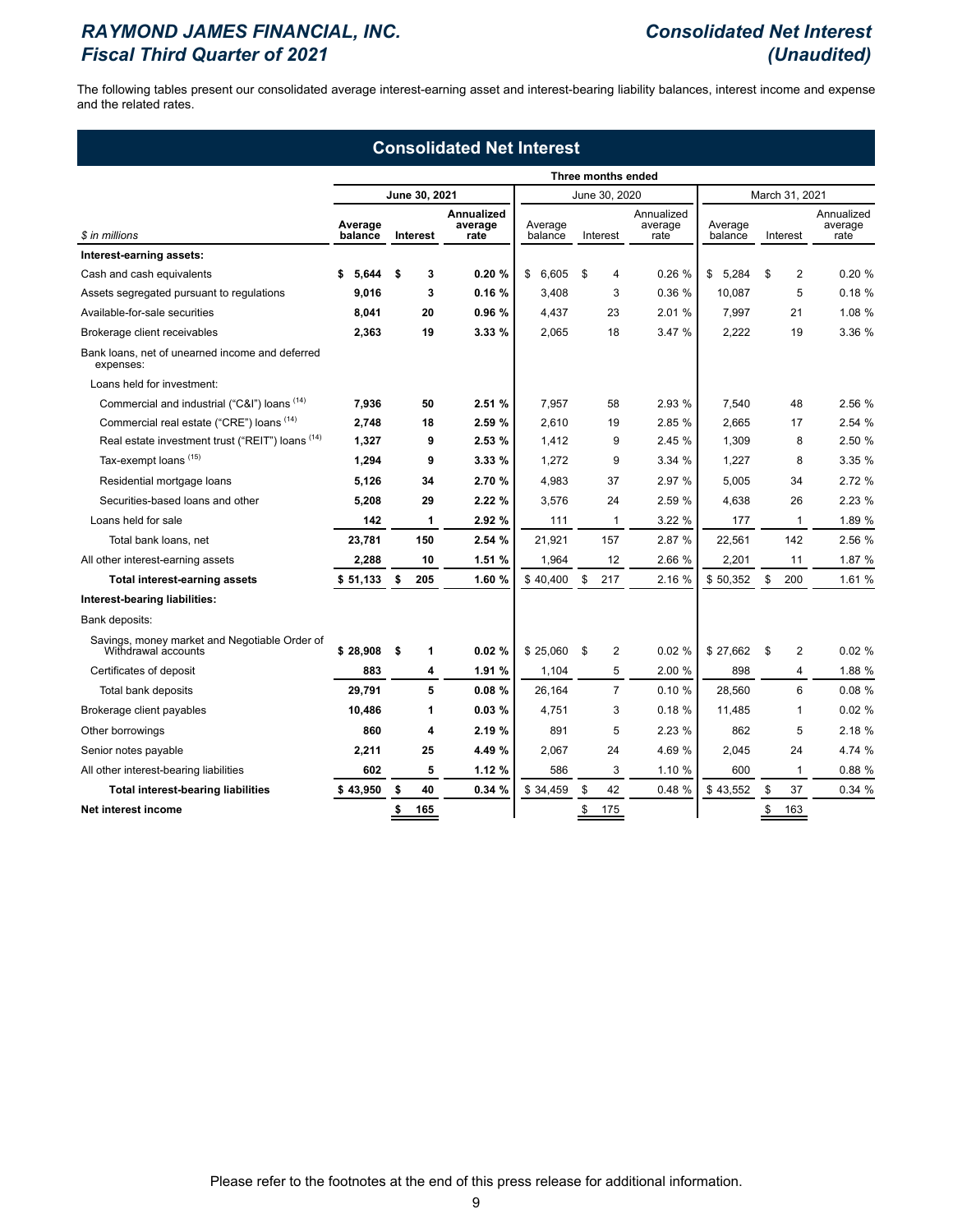# *RAYMOND JAMES FINANCIAL, INC. Consolidated Net Interest Fiscal Third Quarter of 2021 (Unaudited)*

|                                                                   |                   |                    | <b>Consolidated Net Interest</b> |                                      |                    |        |               |                |                               |  |  |  |
|-------------------------------------------------------------------|-------------------|--------------------|----------------------------------|--------------------------------------|--------------------|--------|---------------|----------------|-------------------------------|--|--|--|
|                                                                   | Nine months ended |                    |                                  |                                      |                    |        |               |                |                               |  |  |  |
|                                                                   |                   |                    | June 30, 2021                    |                                      |                    |        |               | June 30, 2020  |                               |  |  |  |
| \$ in millions                                                    |                   | Average<br>balance | Interest                         | <b>Annualized</b><br>average<br>rate | Average<br>balance |        | Interest      |                | Annualized<br>average<br>rate |  |  |  |
| Interest-earning assets:                                          |                   |                    |                                  |                                      |                    |        |               |                |                               |  |  |  |
| Cash and cash equivalents                                         | \$                | 5,548              | 9<br>\$                          | 0.22%                                | \$                 | 5,013  | \$            | 37             | 0.99 %                        |  |  |  |
| Assets segregated pursuant to regulations                         |                   | 8,307              | 11                               | 0.18%                                |                    | 2,853  |               | 25             | 1.20 %                        |  |  |  |
| Available-for-sale securities                                     |                   | 7,837              | 64                               | 1.08%                                |                    | 3,654  |               | 60             | 2.18 %                        |  |  |  |
| Brokerage client receivables                                      |                   | 2,222              | 56                               | 3.38 %                               |                    | 2,290  |               | 66             | 3.87 %                        |  |  |  |
| Bank loans, net of unearned income and deferred expenses:         |                   |                    |                                  |                                      |                    |        |               |                |                               |  |  |  |
| Loans held for investment:                                        |                   |                    |                                  |                                      |                    |        |               |                |                               |  |  |  |
| C&I loans (14)                                                    |                   | 7,670              | 149                              | 2.57 %                               |                    | 8,012  |               | 225            | 3.70 %                        |  |  |  |
| CRE loans <sup>(14)</sup>                                         |                   | 2,665              | 52                               | 2.57 %                               |                    | 2,593  |               | 72             | 3.63 %                        |  |  |  |
| REIT loans <sup>(14)</sup>                                        |                   | 1,290              | 25                               | 2.49 %                               |                    | 1,349  |               | 34             | 3.33 %                        |  |  |  |
| Tax-exempt loans <sup>(15)</sup>                                  |                   | 1,253              | 25                               | 3.34 %                               |                    | 1,236  |               | 25             | 3.35 %                        |  |  |  |
| Residential mortgage loans                                        |                   | 5,044              | 103                              | 2.73 %                               |                    | 4,823  |               | 112            | 3.09 %                        |  |  |  |
| Securities-based loans and other                                  |                   | 4,709              | 80                               | 2.24%                                |                    | 3,460  |               | 89             | 3.37 %                        |  |  |  |
| Loans held for sale                                               |                   | 153                | 3                                | 2.54 %                               |                    | 138    |               | $\overline{4}$ | 3.77 %                        |  |  |  |
| Total bank loans, net                                             |                   | 22,784             | 437                              | 2.57 %                               |                    | 21,611 |               | 561            | 3.46 %                        |  |  |  |
| All other interest-earning assets                                 |                   | 2,264              | 31                               | 1.79 %                               |                    | 2,329  |               | 50             | 2.82 %                        |  |  |  |
| <b>Total interest-earning assets</b>                              |                   | 48,962             | 608<br>-\$                       | 1.66 %                               | \$                 | 37,750 | \$            | 799            | 2.83 %                        |  |  |  |
| Interest-bearing liabilities:                                     |                   |                    |                                  |                                      |                    |        |               |                |                               |  |  |  |
| Bank deposits:                                                    |                   |                    |                                  |                                      |                    |        |               |                |                               |  |  |  |
| Savings, money market and Negotiable Order of Withdrawal accounts | \$                | 27,732             | - \$<br>4                        | 0.02%                                | \$                 | 23,190 | \$            | 20             | 0.11%                         |  |  |  |
| Certificates of deposit                                           |                   | 911                | 13                               | 1.90 %                               |                    | 993    |               | 15             | 2.06 %                        |  |  |  |
| Total bank deposits                                               |                   | 28,643             | 17                               | 0.08%                                |                    | 24,183 |               | 35             | 0.19%                         |  |  |  |
| Brokerage client payables                                         |                   | 9,765              | 3                                | 0.03%                                |                    | 3,929  |               | 9              | 0.31%                         |  |  |  |
| Other borrowings                                                  |                   | 863                | 14                               | 2.20 %                               |                    | 893    |               | 15             | 2.23%                         |  |  |  |
| Senior notes payable                                              |                   | 2,115              | 73                               | 4.62 %                               |                    | 1,742  |               | 61             | 4.66 %                        |  |  |  |
| All other interest-bearing liabilities                            |                   | 591                | 8                                | 1.05 %                               |                    | 878    |               | 16             | 1.81 %                        |  |  |  |
| <b>Total interest-bearing liabilities</b>                         | \$                | 41,977             | 115<br>\$                        | 0.36 %                               | \$                 | 31,625 | \$            | 136            | 0.56 %                        |  |  |  |
| Net interest income                                               |                   |                    | \$<br>493                        |                                      |                    |        | $\frac{3}{2}$ | 663            |                               |  |  |  |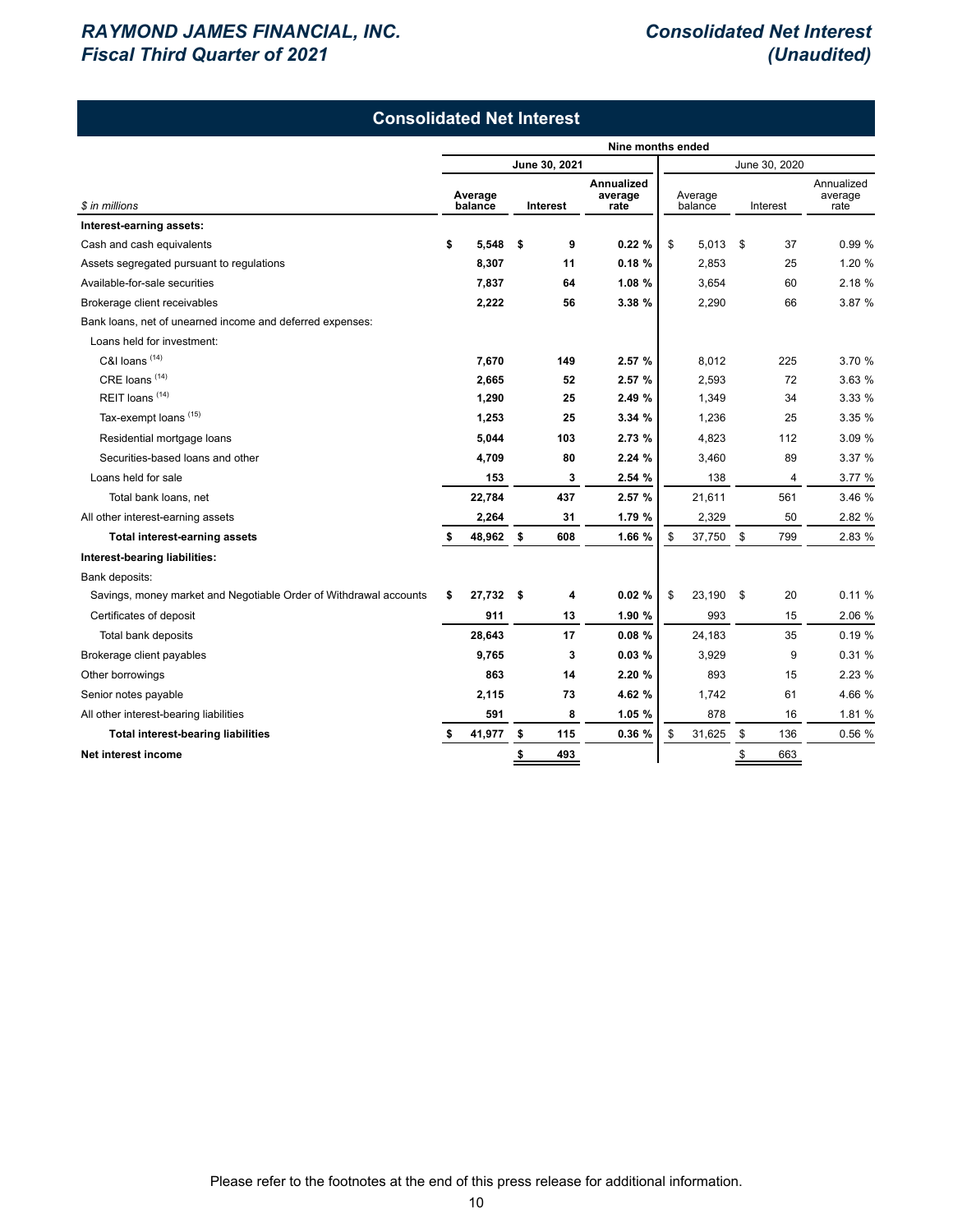|                             |    |                         | Three months ended | % change from    |      |                   |                  |                   |  |
|-----------------------------|----|-------------------------|--------------------|------------------|------|-------------------|------------------|-------------------|--|
| \$ in millions              |    | <b>June 30,</b><br>2021 |                    | June 30,<br>2020 |      | March 31,<br>2021 | June 30,<br>2020 | March 31,<br>2021 |  |
| Net revenues:               |    |                         |                    |                  |      |                   |                  |                   |  |
| <b>Private Client Group</b> | \$ | $1,696$ \$              |                    | 1,249            | - \$ | 1,647             | 36%              | 3%                |  |
| <b>Capital Markets</b>      |    | 446                     |                    | 323              |      | 433               | 38%              | 3%                |  |
| Asset Management            |    | 225                     |                    | 163              |      | 209               | 38%              | 8%                |  |
| Raymond James Bank          |    | 169                     |                    | 178              |      | 160               | (5)%             | 6%                |  |
| Other <sup>(16)</sup>       |    | $\mathbf{2}$            |                    | (20)             |      | (12)              | NM               | <b>NM</b>         |  |
| Intersegment eliminations   |    | (67)                    |                    | (59)             |      | (65)              | (14)%            | (3)%              |  |
| <b>Total net revenues</b>   |    | 2,471                   | \$                 | 1,834            | \$   | 2,372             | 35%              | 4%                |  |
| Pre-tax income/(loss):      |    |                         |                    |                  |      |                   |                  |                   |  |
| <b>Private Client Group</b> | \$ | 195S                    |                    | 91               | - \$ | 192               | 114%             | 2%                |  |
| <b>Capital Markets</b>      |    | 115                     |                    | 62               |      | 105               | 85%              | 10%               |  |
| Asset Management            |    | 105                     |                    | 60               |      | 87                | 75%              | 21%               |  |
| Raymond James Bank          |    | 104                     |                    | 14               |      | 111               | 643%             | (6)%              |  |
| Other <sup>(16)</sup>       |    | (134)                   |                    | (29)             |      | (48)              | $(362)$ %        | (179)%            |  |
| Pre-tax income              |    | 385                     | \$                 | 198              | \$   | 447               | 94%              | (14)%             |  |
|                             |    |                         |                    |                  |      |                   |                  |                   |  |

|                             | Nine months ended       |      |                  |          |  |  |  |  |
|-----------------------------|-------------------------|------|------------------|----------|--|--|--|--|
| \$ in millions              | <b>June 30,</b><br>2021 |      | June 30,<br>2020 | % change |  |  |  |  |
| Net revenues:               |                         |      |                  |          |  |  |  |  |
| <b>Private Client Group</b> | \$<br>4,810 $$$         |      | 4,158            | 16%      |  |  |  |  |
| <b>Capital Markets</b>      | 1,331                   |      | 881              | 51%      |  |  |  |  |
| Asset Management            | 629                     |      | 531              | 18%      |  |  |  |  |
| Raymond James Bank          | 496                     |      | 604              | (18)%    |  |  |  |  |
| Other $(16)$                | (6)                     |      | (72)             | 92%      |  |  |  |  |
| Intersegment eliminations   | (195)                   |      | (191)            | $(2)\%$  |  |  |  |  |
| <b>Total net revenues</b>   | 7,065                   | \$   | 5,911            | 20%      |  |  |  |  |
| Pre-tax income/(loss):      |                         |      |                  |          |  |  |  |  |
| <b>Private Client Group</b> | \$<br>527               | - \$ | 414              | 27%      |  |  |  |  |
| <b>Capital Markets</b>      | 349                     |      | 119              | 193%     |  |  |  |  |
| Asset Management            | 275                     |      | 206              | 33%      |  |  |  |  |
| Raymond James Bank          | 286                     |      | 163              | 75%      |  |  |  |  |
| Other <sup>(16)</sup>       | (206)                   |      | (106)            | (94)%    |  |  |  |  |
| Pre-tax income              | 1,231<br>\$             | \$   | 796              | 55%      |  |  |  |  |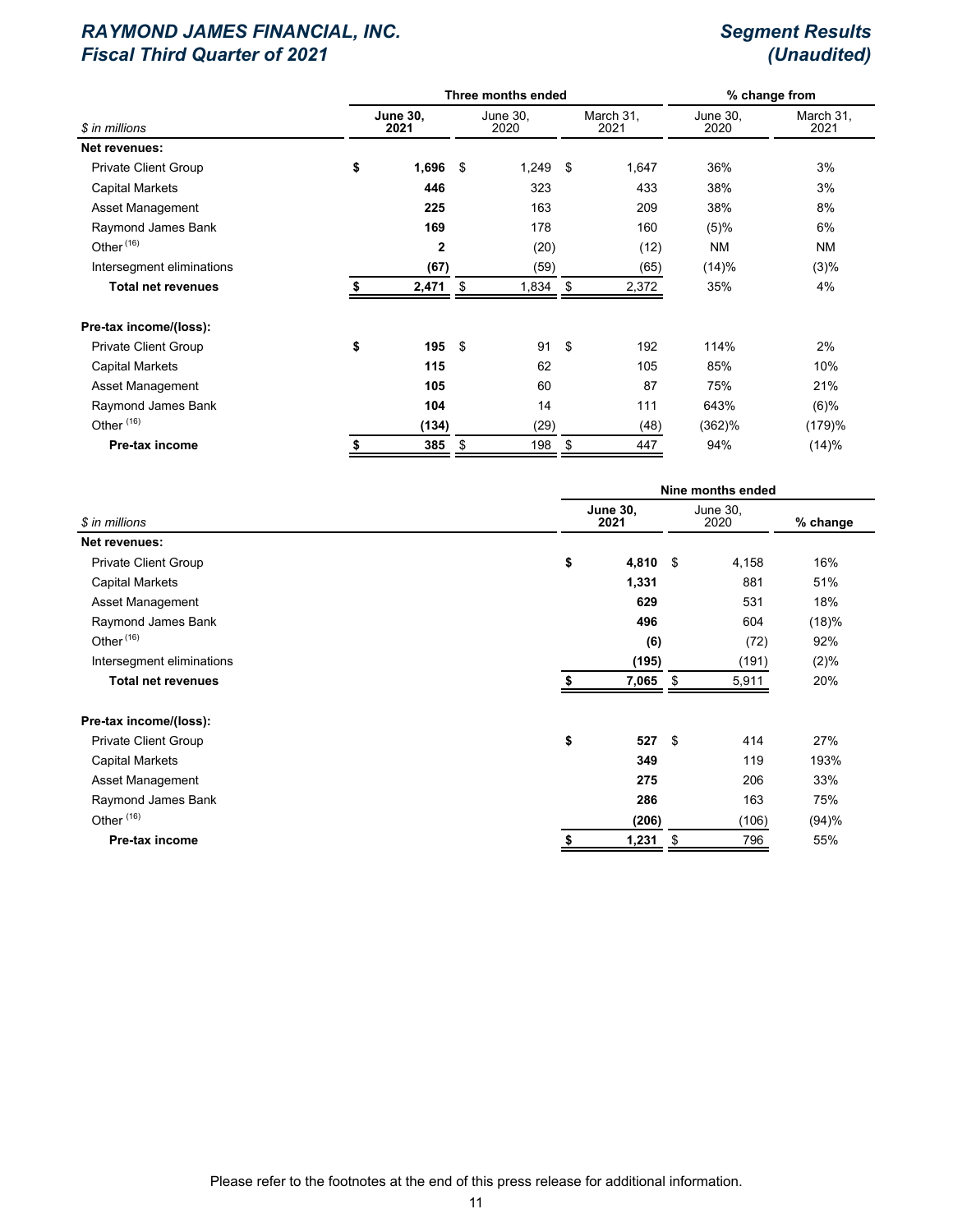### **Private Client Group**

|                                                  |                         |    | Three months ended |    | % change from     |                         |                   |
|--------------------------------------------------|-------------------------|----|--------------------|----|-------------------|-------------------------|-------------------|
| \$ in millions                                   | <b>June 30,</b><br>2021 |    | June 30,<br>2020   |    | March 31,<br>2021 | <b>June 30,</b><br>2020 | March 31,<br>2021 |
| <b>Revenues:</b>                                 |                         |    |                    |    |                   |                         |                   |
| Asset management and related administrative fees | \$<br>1,050             | \$ | 715                | \$ | 979               | 47%                     | 7%                |
| Brokerage revenues:                              |                         |    |                    |    |                   |                         |                   |
| Mutual and other fund products                   | 167                     |    | 131                |    | 183               | 27%                     | (9)%              |
| Insurance and annuity products                   | 113                     |    | 88                 |    | 109               | 28%                     | 4%                |
| Equities, ETFs and fixed income products         | 110                     |    | 100                |    | 121               | 10%                     | (9)%              |
| Total brokerage revenues                         | 390                     |    | 319                |    | 413               | 22%                     | $(6)$ %           |
| Account and service fees:                        |                         |    |                    |    |                   |                         |                   |
| Mutual fund and annuity service fees             | 105                     |    | 82                 |    | 99                | 28%                     | 6%                |
| RJBDP fees: (12)                                 |                         |    |                    |    |                   |                         |                   |
| Third-party banks                                | 18                      |    | 20                 |    | 19                | $(10)\%$                | (5)%              |
| Raymond James Bank                               | 47                      |    | 43                 |    | 44                | 9%                      | 7%                |
| Client account and other fees                    | 39                      |    | 32                 |    | 42                | 22%                     | (7)%              |
| Total account and service fees                   | 209                     |    | 177                |    | 204               | 18%                     | 2%                |
| Investment banking                               | 11                      |    | 7                  |    | 16                | 57%                     | (31)%             |
| Interest income                                  | 31                      |    | 31                 |    | 30                |                         | 3%                |
| All other                                        | 7                       |    | 4                  |    | 8                 | 75%                     | (13)%             |
| <b>Total revenues</b>                            | 1,698                   |    | 1,253              |    | 1,650             | 36%                     | 3%                |
| Interest expense                                 | (2)                     |    | (4)                |    | (3)               | (50)%                   | (33)%             |
| <b>Net revenues</b>                              | 1,696                   |    | 1,249              |    | 1,647             | 36%                     | 3%                |
| Non-interest expenses:                           |                         |    |                    |    |                   |                         |                   |
| Financial advisor compensation and benefits      | 1,082                   |    | 783                |    | 1,040             | 38%                     | 4%                |
| Administrative compensation and benefits         | 251                     |    | 235                |    | 260               | 7%                      | (3)%              |
| Total compensation, commissions and benefits     | 1,333                   |    | 1,018              |    | 1,300             | 31%                     | 3%                |
| Non-compensation expenses                        | 168                     |    | 140                |    | 155               | 20%                     | 8%                |
| <b>Total non-interest expenses</b>               | 1,501                   |    | 1,158              |    | 1,455             | 30%                     | 3%                |
| Pre-tax income                                   | \$<br>195               | \$ | 91                 | \$ | 192               | 114%                    | 2%                |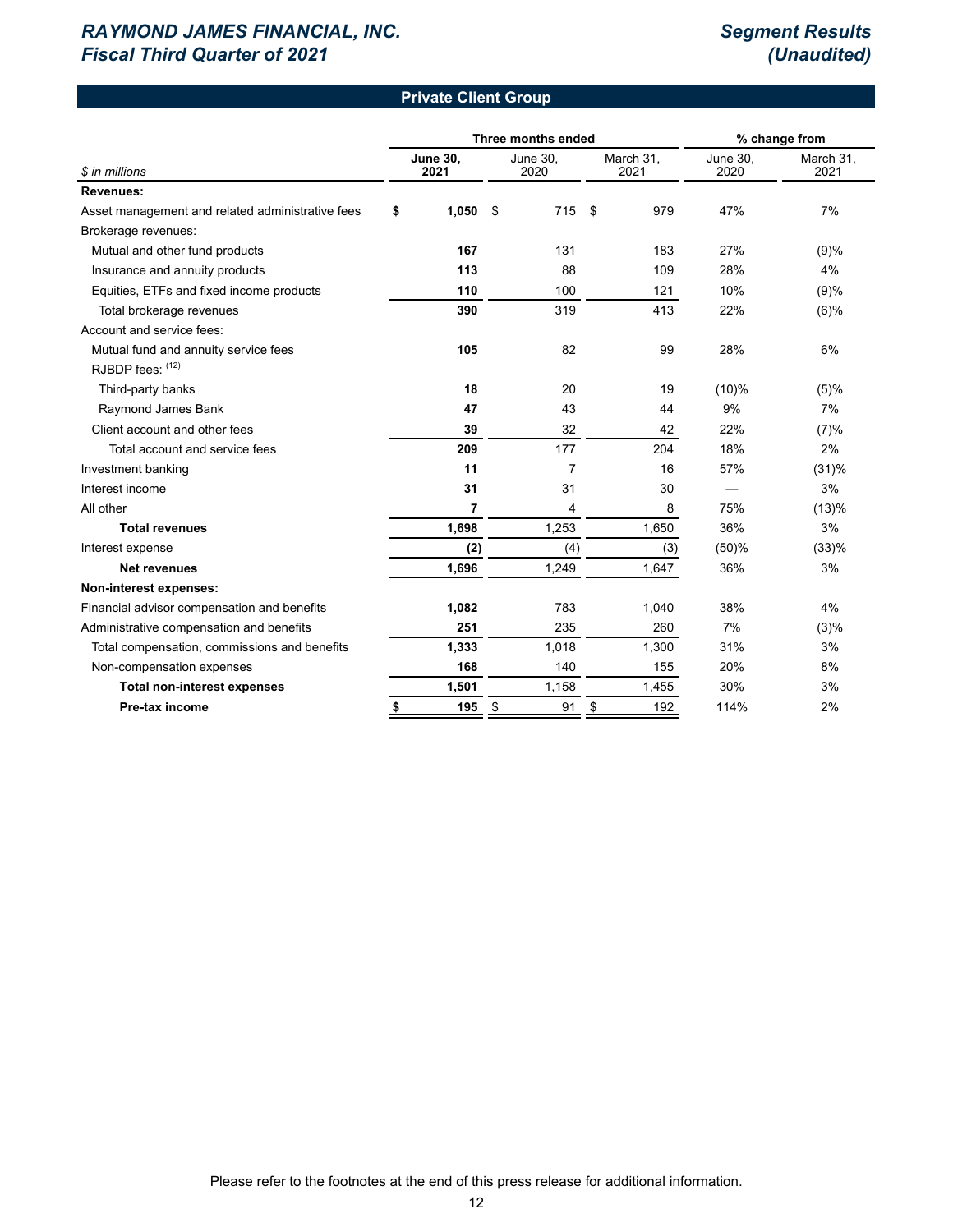# **Private Client Group**

|                                                  | Nine months ended       |    |                  |          |  |  |  |  |  |  |
|--------------------------------------------------|-------------------------|----|------------------|----------|--|--|--|--|--|--|
| \$ in millions                                   | <b>June 30,</b><br>2021 |    | June 30,<br>2020 | % change |  |  |  |  |  |  |
| <b>Revenues:</b>                                 |                         |    |                  |          |  |  |  |  |  |  |
| Asset management and related administrative fees | \$<br>$2,914$ \$        |    | 2,330            | 25%      |  |  |  |  |  |  |
| Brokerage revenues:                              |                         |    |                  |          |  |  |  |  |  |  |
| Mutual and other fund products                   | 498                     |    | 438              | 14%      |  |  |  |  |  |  |
| Insurance and annuity products                   | 320                     |    | 288              | 11%      |  |  |  |  |  |  |
| Equities, ETFs and fixed income products         | 338                     |    | 324              | 4%       |  |  |  |  |  |  |
| Total brokerage revenues                         | 1,156                   |    | 1,050            | 10%      |  |  |  |  |  |  |
| Account and service fees:                        |                         |    |                  |          |  |  |  |  |  |  |
| Mutual fund and annuity service fees             | 298                     |    | 260              | 15%      |  |  |  |  |  |  |
| RJBDP fees: (12)                                 |                         |    |                  |          |  |  |  |  |  |  |
| Third-party banks                                | 58                      |    | 129              | (55)%    |  |  |  |  |  |  |
| Raymond James Bank                               | 134                     |    | 138              | (3)%     |  |  |  |  |  |  |
| Client account and other fees                    | 113                     |    | 96               | 18%      |  |  |  |  |  |  |
| Total account and service fees                   | 603                     |    | 623              | (3)%     |  |  |  |  |  |  |
| Investment banking                               | 33                      |    | 29               | 14%      |  |  |  |  |  |  |
| Interest income                                  | 91                      |    | 125              | (27)%    |  |  |  |  |  |  |
| All other                                        | 20                      |    | 20               |          |  |  |  |  |  |  |
| <b>Total revenues</b>                            | 4,817                   |    | 4,177            | 15%      |  |  |  |  |  |  |
| Interest expense                                 | (7)                     |    | (19)             | (63)%    |  |  |  |  |  |  |
| <b>Net revenues</b>                              | 4,810                   |    | 4,158            | 16%      |  |  |  |  |  |  |
| Non-interest expenses:                           |                         |    |                  |          |  |  |  |  |  |  |
| Financial advisor compensation and benefits      | 3,053                   |    | 2,555            | 19%      |  |  |  |  |  |  |
| Administrative compensation and benefits         | 760                     |    | 727              | 5%       |  |  |  |  |  |  |
| Total compensation, commissions and benefits     | 3,813                   |    | 3,282            | 16%      |  |  |  |  |  |  |
| Non-compensation expenses                        | 470                     |    | 462              | 2%       |  |  |  |  |  |  |
| <b>Total non-interest expenses</b>               | 4,283                   |    | 3,744            | 14%      |  |  |  |  |  |  |
| Pre-tax income                                   | \$<br>527               | \$ | 414              | 27%      |  |  |  |  |  |  |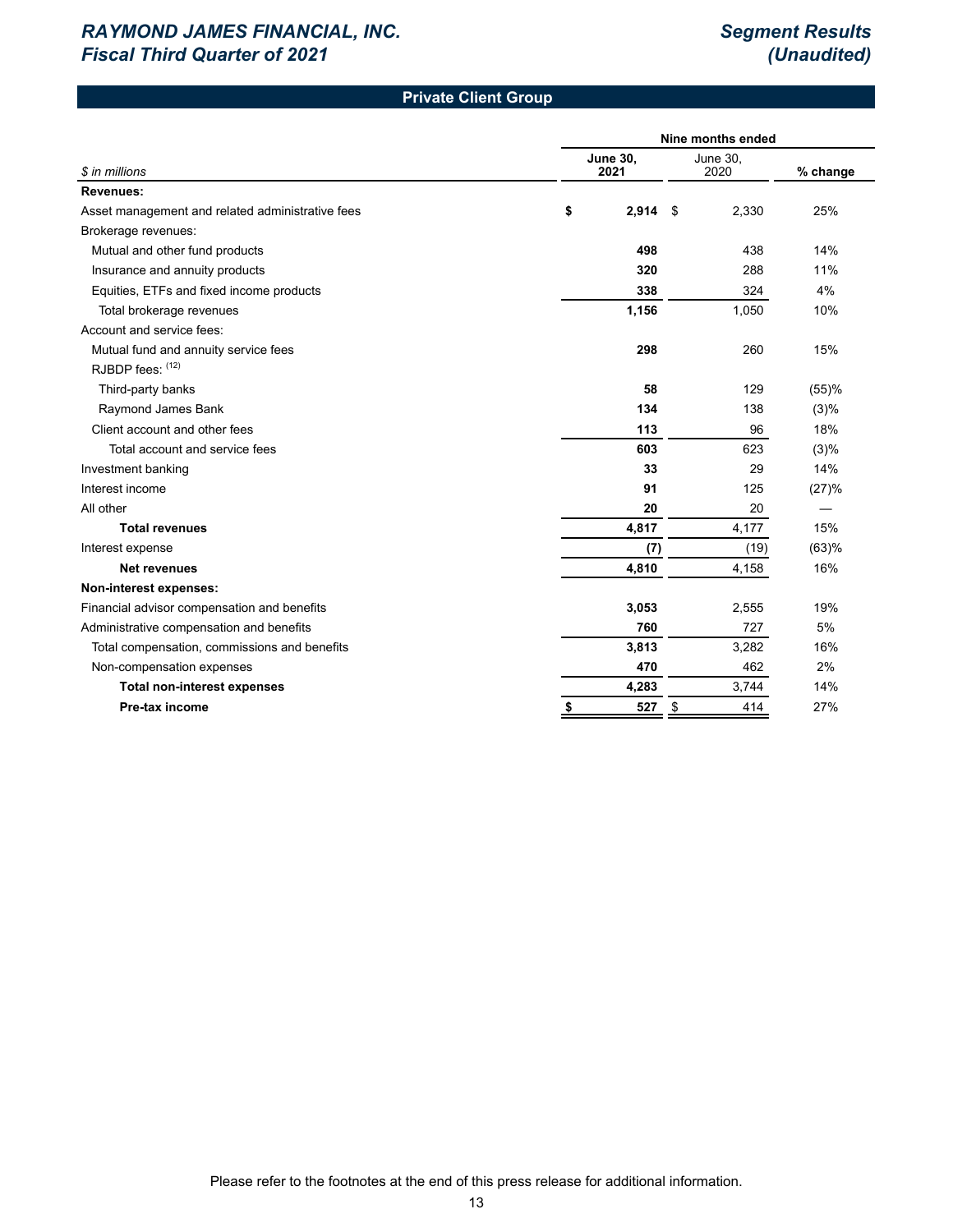#### **Capital Markets**

|                                             |                         | Three months ended | % change from    |    |                   |                         |                   |
|---------------------------------------------|-------------------------|--------------------|------------------|----|-------------------|-------------------------|-------------------|
| \$ in millions                              | <b>June 30,</b><br>2021 |                    | June 30,<br>2020 |    | March 31,<br>2021 | <b>June 30,</b><br>2020 | March 31,<br>2021 |
| <b>Revenues:</b>                            |                         |                    |                  |    |                   |                         |                   |
| Brokerage revenues:                         |                         |                    |                  |    |                   |                         |                   |
| Fixed income                                | \$<br>124               | \$                 | 125              | \$ | 142               | (1)%                    | (13)%             |
| Equity                                      | 36                      |                    | 41               |    | 34                | (12)%                   | 6%                |
| Total brokerage revenues                    | 160                     |                    | 166              |    | 176               | (4)%                    | (9)%              |
| Investment banking:                         |                         |                    |                  |    |                   |                         |                   |
| Merger & acquisition and advisory           | 153                     |                    | 60               |    | 122               | 155%                    | 25%               |
| Equity underwriting                         | 69                      |                    | 35               |    | 67                | 97%                     | 3%                |
| Debt underwriting                           | 43                      |                    | 37               |    | 37                | 16%                     | 16%               |
| Total investment banking                    | 265                     |                    | 132              |    | 226               | 101%                    | 17%               |
| Interest income                             | 4                       |                    | 4                |    | 5                 |                         | (20)%             |
| Tax credit fund revenues                    | 17                      |                    | 20               |    | 24                | (15)%                   | (29)%             |
| All other                                   | 3                       |                    | 3                |    | 4                 |                         | (25)%             |
| <b>Total revenues</b>                       | 449                     |                    | 325              |    | 435               | 38%                     | 3%                |
| Interest expense                            | (3)                     |                    | (2)              |    | (2)               | 50%                     | 50%               |
| <b>Net revenues</b>                         | 446                     |                    | 323              |    | 433               | 38%                     | 3%                |
| Non-interest expenses:                      |                         |                    |                  |    |                   |                         |                   |
| Compensation, commissions and benefits      | 256                     |                    | 195              |    | 259               | 31%                     | (1)%              |
| Acquisition-related expenses <sup>(3)</sup> | 3                       |                    |                  |    |                   | <b>NM</b>               | <b>NM</b>         |
| Other non-compensation expenses             | 72                      |                    | 66               |    | 69                | 9%                      | 4%                |
| <b>Total non-interest expenses</b>          | 331                     |                    | 261              |    | 328               | 27%                     | $1\%$             |
| Pre-tax income                              | \$<br>115               | \$                 | 62               | \$ | 105               | 85%                     | 10%               |

|                                             |                         | Nine months ended |                         |           |  |  |  |  |  |  |
|---------------------------------------------|-------------------------|-------------------|-------------------------|-----------|--|--|--|--|--|--|
| \$ in millions                              | <b>June 30,</b><br>2021 |                   | <b>June 30,</b><br>2020 | % change  |  |  |  |  |  |  |
| Revenues:                                   |                         |                   |                         |           |  |  |  |  |  |  |
| Brokerage revenues:                         |                         |                   |                         |           |  |  |  |  |  |  |
| Fixed income                                | \$                      | 397<br>\$         | 296                     | 34%       |  |  |  |  |  |  |
| Equity                                      | 112                     |                   | 115                     | (3)%      |  |  |  |  |  |  |
| Total brokerage revenues                    | 509                     |                   | 411                     | 24%       |  |  |  |  |  |  |
| Investment banking:                         |                         |                   |                         |           |  |  |  |  |  |  |
| Merger & acquisition and advisory           | 424                     |                   | 192                     | 121%      |  |  |  |  |  |  |
| Equity underwriting                         | 196                     |                   | 117                     | 68%       |  |  |  |  |  |  |
| Debt underwriting                           | 126                     |                   | 90                      | 40%       |  |  |  |  |  |  |
| Total investment banking                    | 746                     |                   | 399                     | 87%       |  |  |  |  |  |  |
| Interest income                             |                         | 12                | 22                      | (45)%     |  |  |  |  |  |  |
| Tax credit fund revenues                    |                         | 57                | 50                      | 14%       |  |  |  |  |  |  |
| All other                                   |                         | 14                | 13                      | 8%        |  |  |  |  |  |  |
| <b>Total revenues</b>                       | 1,338                   |                   | 895                     | 49%       |  |  |  |  |  |  |
| Interest expense                            |                         | (7)               | (14)                    | (50)%     |  |  |  |  |  |  |
| <b>Net revenues</b>                         | 1,331                   |                   | 881                     | 51%       |  |  |  |  |  |  |
| Non-interest expenses:                      |                         |                   |                         |           |  |  |  |  |  |  |
| Compensation, commissions and benefits      | 767                     |                   | 545                     | 41%       |  |  |  |  |  |  |
| Acquisition-related expenses <sup>(3)</sup> |                         | 3                 |                         | <b>NM</b> |  |  |  |  |  |  |
| Other non-compensation expenses             | 212                     |                   | 217                     | (2)%      |  |  |  |  |  |  |
| <b>Total non-interest expenses</b>          | 982                     |                   | 762                     | 29%       |  |  |  |  |  |  |
| Pre-tax income                              | \$                      | 349<br>\$         | 119                     | 193%      |  |  |  |  |  |  |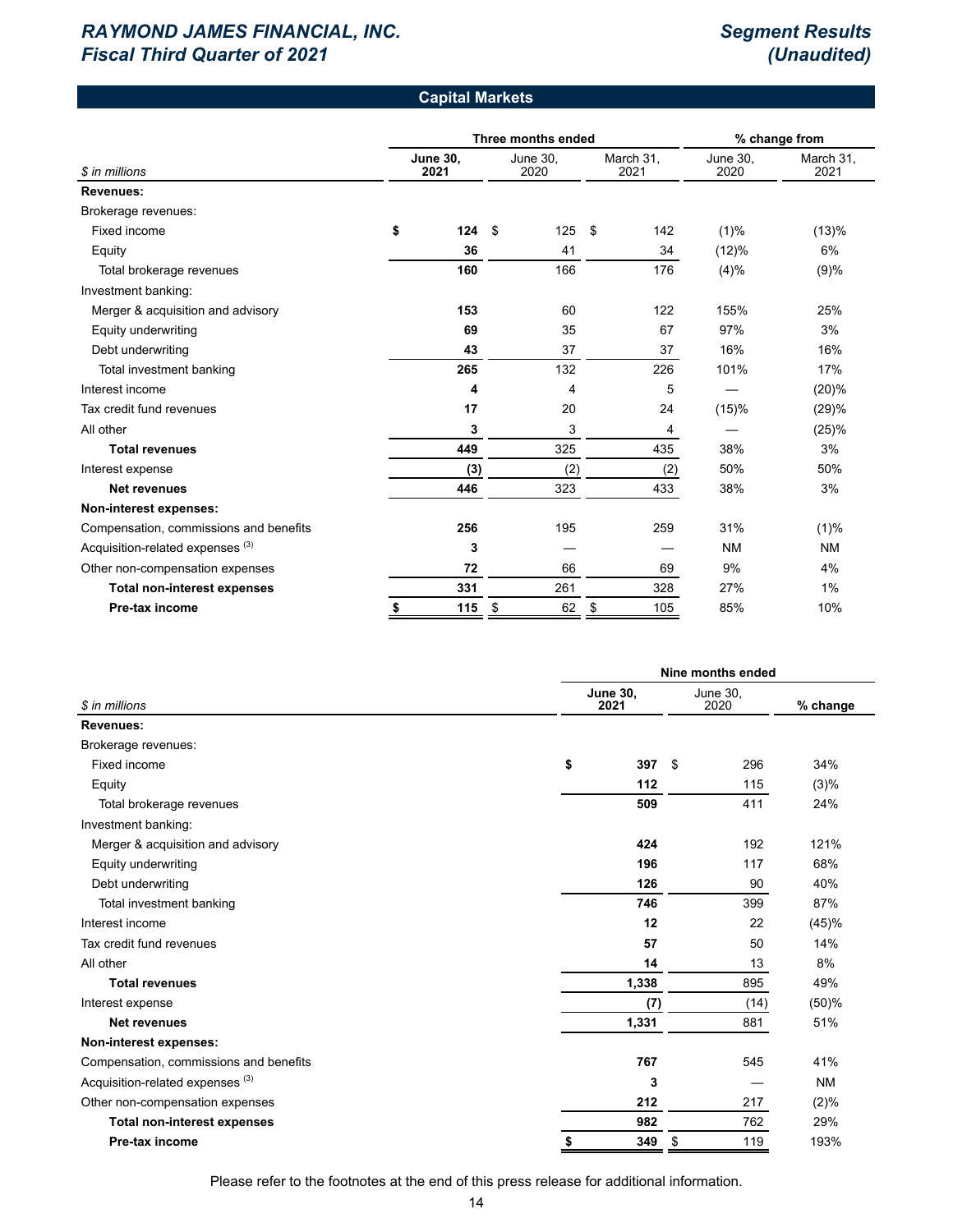### **Asset Management**

|                                                           |    |                         |    | Three months ended | % change from |                   |                  |                   |
|-----------------------------------------------------------|----|-------------------------|----|--------------------|---------------|-------------------|------------------|-------------------|
| \$ in millions                                            |    | <b>June 30.</b><br>2021 |    | June 30,<br>2020   |               | March 31,<br>2021 | June 30,<br>2020 | March 31,<br>2021 |
| <b>Revenues:</b>                                          |    |                         |    |                    |               |                   |                  |                   |
| Asset management and related administrative fees:         |    |                         |    |                    |               |                   |                  |                   |
| Managed programs                                          | \$ | 148                     | \$ | 109                | \$            | 137               | 36%              | 8%                |
| Administration and other                                  |    | 70                      |    | 48                 |               | 64                | 46%              | 9%                |
| Total asset management and related administrative<br>fees |    | 218                     |    | 157                |               | 201               | 39%              | 8%                |
| Account and service fees                                  |    | 4                       |    | 3                  |               | 5                 | 33%              | (20)%             |
| All other                                                 |    | 3                       |    | 3                  |               | 3                 |                  |                   |
| <b>Net revenues</b>                                       |    | 225                     |    | 163                |               | 209               | 38%              | 8%                |
| Non-interest expenses:                                    |    |                         |    |                    |               |                   |                  |                   |
| Compensation, commissions and benefits                    |    | 43                      |    | 44                 |               | 50                | (2)%             | (14)%             |
| Non-compensation expenses                                 |    | 77                      |    | 59                 |               | 72                | 31%              | 7%                |
| <b>Total non-interest expenses</b>                        |    | 120                     |    | 103                |               | 122               | 17%              | (2)%              |
| Pre-tax income                                            |    | 105                     | \$ | 60                 | S             | 87                | 75%              | 21%               |

|                                                        | Nine months ended       |                   |  |          |     |  |  |  |  |
|--------------------------------------------------------|-------------------------|-------------------|--|----------|-----|--|--|--|--|
| \$ in millions                                         | <b>June 30,</b><br>2021 | June 30,<br>2020  |  | % change |     |  |  |  |  |
| Revenues:                                              |                         |                   |  |          |     |  |  |  |  |
| Asset management and related administrative fees:      |                         |                   |  |          |     |  |  |  |  |
| Managed programs                                       | \$                      | 414 $\frac{1}{2}$ |  | 358      | 16% |  |  |  |  |
| Administration and other                               |                         | 193               |  | 152      | 27% |  |  |  |  |
| Total asset management and related administrative fees |                         | 607               |  | 510      | 19% |  |  |  |  |
| Account and service fees                               |                         | 13                |  | 12       | 8%  |  |  |  |  |
| All other                                              |                         | 9                 |  | 9        |     |  |  |  |  |
| <b>Net revenues</b>                                    |                         | 629               |  | 531      | 18% |  |  |  |  |
| Non-interest expenses:                                 |                         |                   |  |          |     |  |  |  |  |
| Compensation, commissions and benefits                 |                         | 138               |  | 134      | 3%  |  |  |  |  |
| Non-compensation expenses                              |                         | 216               |  | 191      | 13% |  |  |  |  |
| <b>Total non-interest expenses</b>                     |                         | 354               |  | 325      | 9%  |  |  |  |  |
| Pre-tax income                                         |                         | 275               |  | 206      | 33% |  |  |  |  |
|                                                        |                         |                   |  |          |     |  |  |  |  |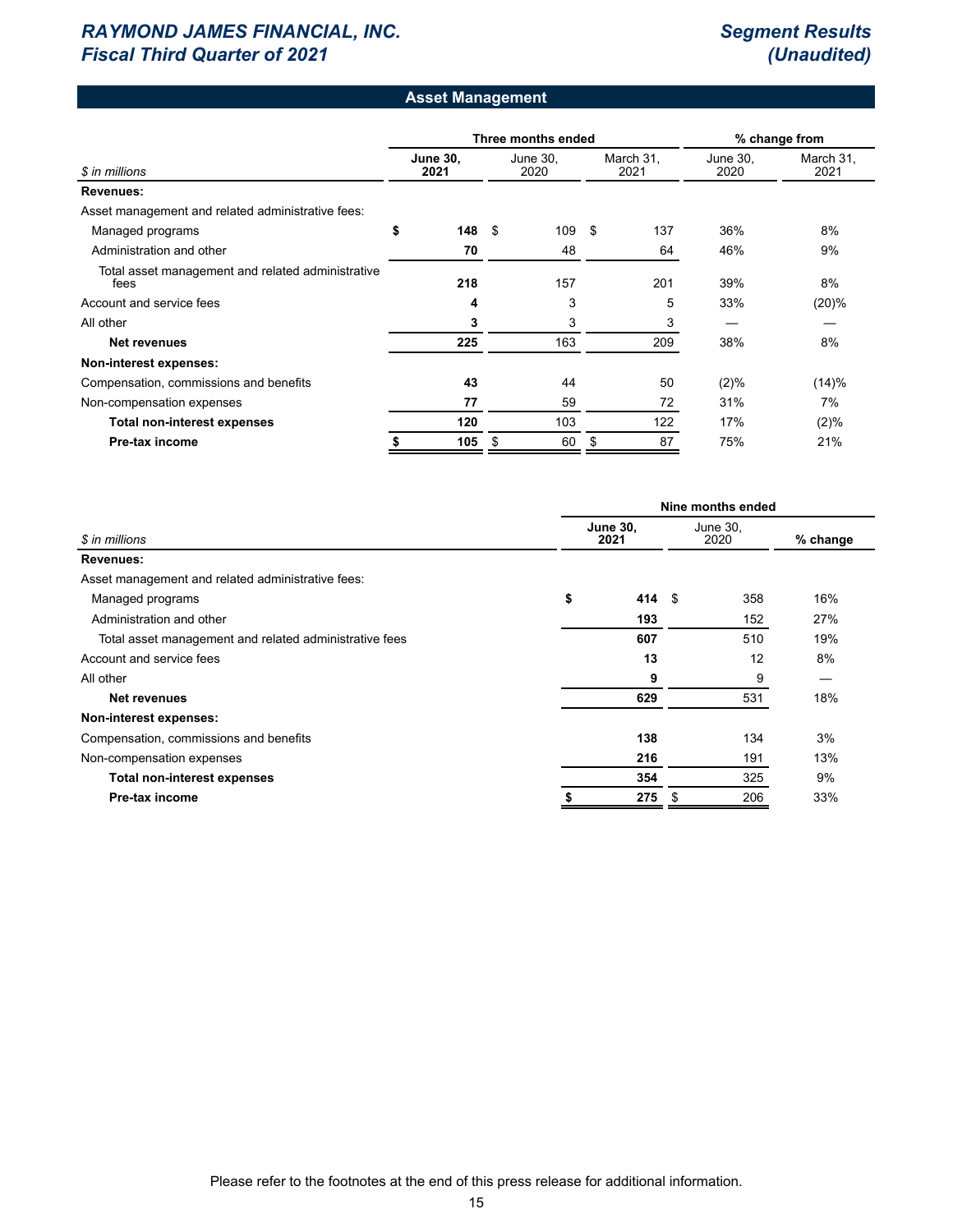# **Raymond James Bank**

|                                                     |                         | Three months ended | % change from    |                   |                  |                   |
|-----------------------------------------------------|-------------------------|--------------------|------------------|-------------------|------------------|-------------------|
| \$ in millions                                      | <b>June 30,</b><br>2021 |                    | June 30,<br>2020 | March 31,<br>2021 | June 30,<br>2020 | March 31,<br>2021 |
| Revenues:                                           |                         |                    |                  |                   |                  |                   |
| Interest income                                     | \$<br>172               | \$                 | 181              | \$<br>165         | (5)%             | 4%                |
| Interest expense                                    | (11)                    |                    | (12)             | (10)              | $(8)\%$          | 10%               |
| Net interest income                                 | 161                     |                    | 169              | 155               | (5)%             | 4%                |
| All other                                           | 8                       |                    | 9                | 5                 | (11)%            | 60%               |
| Net revenues                                        | 169                     |                    | 178              | 160               | (5)%             | 6%                |
| Non-interest expenses:                              |                         |                    |                  |                   |                  |                   |
| Compensation and benefits                           | 13                      |                    | 13               | 13                |                  |                   |
| Non-compensation expenses:                          |                         |                    |                  |                   |                  |                   |
| Bank loan provision/(benefit) for credit losses (7) | (19)                    |                    | 81               | (32)              | <b>NM</b>        | <b>NM</b>         |
| RJBDP fees to Private Client Group (12)             | 47                      |                    | 43               | 44                | 9%               | 7%                |
| All other                                           | 24                      |                    | 27               | 24                | (11)%            |                   |
| Total non-compensation expenses                     | 52                      |                    | 151              | 36                | $(66)$ %         | 44%               |
| <b>Total non-interest expenses</b>                  | 65                      |                    | 164              | 49                | (60)%            | 33%               |
| Pre-tax income                                      | 104                     | \$                 | 14               | \$<br>111         | 643%             | $(6)$ %           |

|                                                     | Nine months ended       |                  |      |           |  |  |  |  |  |
|-----------------------------------------------------|-------------------------|------------------|------|-----------|--|--|--|--|--|
| \$ in millions                                      | <b>June 30,</b><br>2021 | June 30,<br>2020 |      | % change  |  |  |  |  |  |
| Revenues:                                           |                         |                  |      |           |  |  |  |  |  |
| Interest income                                     | \$<br>505               | \$               | 635  | (20)%     |  |  |  |  |  |
| Interest expense                                    | (32)                    |                  | (51) | (37)%     |  |  |  |  |  |
| Net interest income                                 | 473                     |                  | 584  | (19)%     |  |  |  |  |  |
| All other                                           | 23                      |                  | 20   | 15%       |  |  |  |  |  |
| Net revenues                                        | 496                     |                  | 604  | (18)%     |  |  |  |  |  |
| Non-interest expenses:                              |                         |                  |      |           |  |  |  |  |  |
| Compensation and benefits                           | 38                      |                  | 38   |           |  |  |  |  |  |
| Non-compensation expenses:                          |                         |                  |      |           |  |  |  |  |  |
| Bank loan provision/(benefit) for credit losses (7) | (37)                    |                  | 188  | <b>NM</b> |  |  |  |  |  |
| RJBDP fees to Private Client Group (12)             | 134                     |                  | 138  | (3)%      |  |  |  |  |  |
| All other                                           | 75                      |                  | 77   | (3)%      |  |  |  |  |  |
| Total non-compensation expenses                     | 172                     |                  | 403  | (57)%     |  |  |  |  |  |
| <b>Total non-interest expenses</b>                  | 210                     |                  | 441  | (52)%     |  |  |  |  |  |
| Pre-tax income                                      | 286                     |                  | 163  | 75%       |  |  |  |  |  |
|                                                     |                         |                  |      |           |  |  |  |  |  |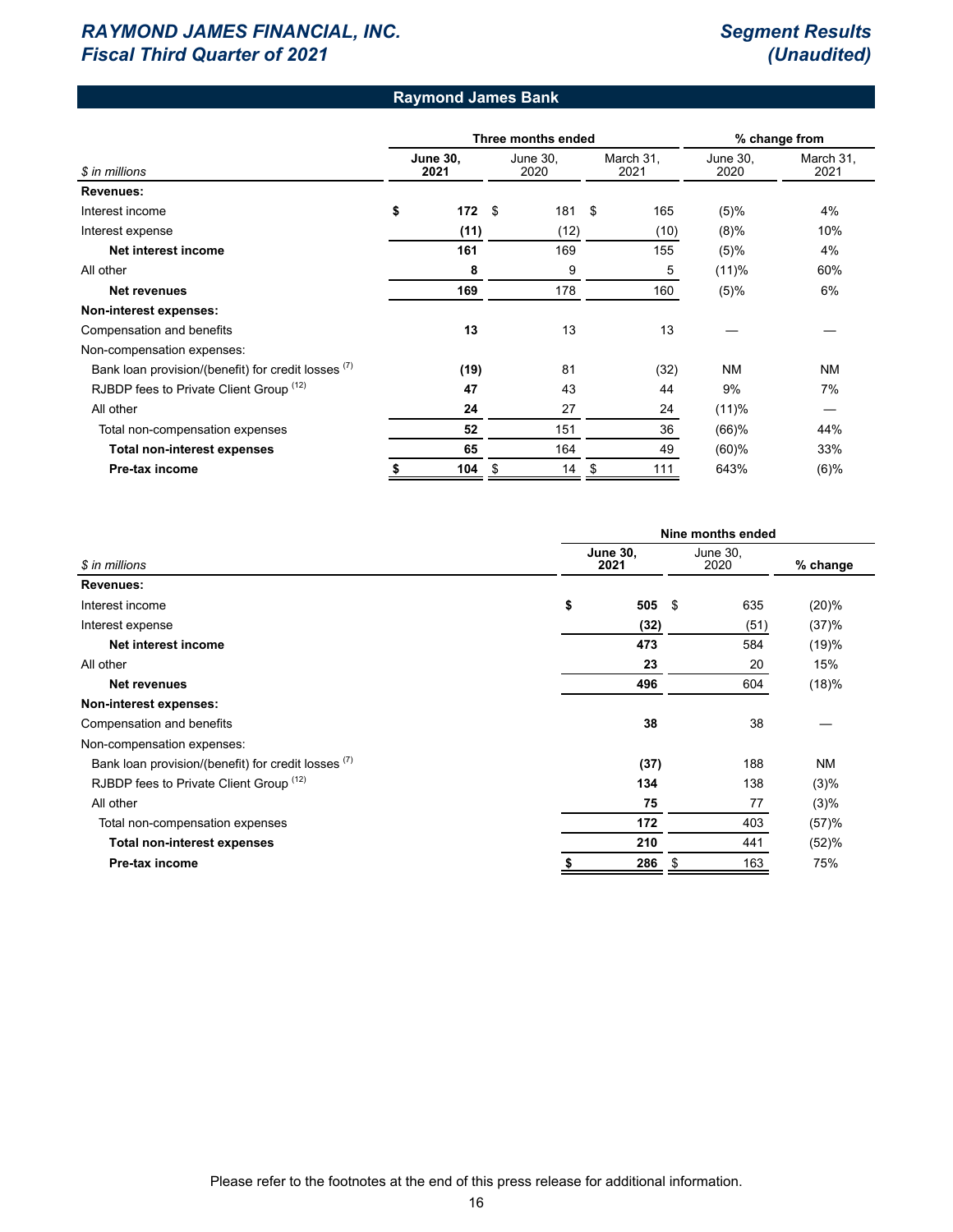#### **Other**

|                                                  | Three months ended |                         |    |                  |    | % change from     |                  |                   |
|--------------------------------------------------|--------------------|-------------------------|----|------------------|----|-------------------|------------------|-------------------|
| \$ in millions                                   |                    | <b>June 30.</b><br>2021 |    | June 30,<br>2020 |    | March 31,<br>2021 | June 30.<br>2020 | March 31,<br>2021 |
| <b>Revenues:</b>                                 |                    |                         |    |                  |    |                   |                  |                   |
| Interest income                                  | \$                 |                         | \$ | 3                | \$ | 3                 | (100)%           | (100)%            |
| Gains/(losses) on private equity investments (6) |                    | 24                      |    |                  |    | 8                 | 2,300%           | 200%              |
| All other                                        |                    | 4                       |    | 2                |    | 2                 | 100%             | 100%              |
| <b>Total revenues</b>                            |                    | 28                      |    | 6                |    | 13                | 367%             | 115%              |
| Interest expense                                 |                    | (26)                    |    | (26)             |    | (25)              |                  | 4%                |
| Net revenues                                     |                    | $\mathbf{2}$            |    | (20)             |    | (12)              | NM               | <b>NM</b>         |
| Non-interest expenses:                           |                    |                         |    |                  |    |                   |                  |                   |
| Compensation and all other (6)                   |                    | 34                      |    | 9                |    | 36                | 278%             | $(6)$ %           |
| Losses on extinguishment of debt <sup>(2)</sup>  |                    | 98                      |    |                  |    |                   | NM               | <b>NM</b>         |
| Acquisition-related expenses <sup>(3)</sup>      |                    | 4                       |    |                  |    |                   | <b>NM</b>        | <b>NM</b>         |
| <b>Total non-interest expenses</b>               |                    | 136                     |    | 9                |    | 36                | 1,411%           | 278%              |
| Pre-tax loss                                     |                    | $(134)$ \$              |    | (29)             | \$ | (48)              | (362)%           | (179)%            |

|                                                  | Nine months ended |                         |                  |       |           |  |  |  |  |
|--------------------------------------------------|-------------------|-------------------------|------------------|-------|-----------|--|--|--|--|
| \$ in millions                                   |                   | <b>June 30,</b><br>2021 | June 30,<br>2020 |       | % change  |  |  |  |  |
| <b>Revenues:</b>                                 |                   |                         |                  |       |           |  |  |  |  |
| Interest income                                  | \$                | 6                       | \$               | 27    | (78)%     |  |  |  |  |
| Gains/(losses) on private equity investments (6) |                   | 56                      |                  | (40)  | NM        |  |  |  |  |
| All other                                        |                   | 7                       |                  | 4     | 75%       |  |  |  |  |
| <b>Total revenues</b>                            |                   | 69                      |                  | (9)   | <b>NM</b> |  |  |  |  |
| Interest expense                                 |                   | (75)                    |                  | (63)  | 19%       |  |  |  |  |
| Net revenues                                     |                   | (6)                     |                  | (72)  | 92%       |  |  |  |  |
| Non-interest expenses:                           |                   |                         |                  |       |           |  |  |  |  |
| Compensation and all other (6)                   |                   | 96                      |                  | 34    | 182%      |  |  |  |  |
| Losses on extinguishment of debt (2)             |                   | 98                      |                  |       | <b>NM</b> |  |  |  |  |
| Acquisition-related expenses <sup>(3)</sup>      |                   | 6                       |                  |       | <b>NM</b> |  |  |  |  |
| <b>Total non-interest expenses</b>               |                   | 200                     |                  | 34    | 488%      |  |  |  |  |
| Pre-tax loss                                     |                   | (206)                   |                  | (106) | (94)%     |  |  |  |  |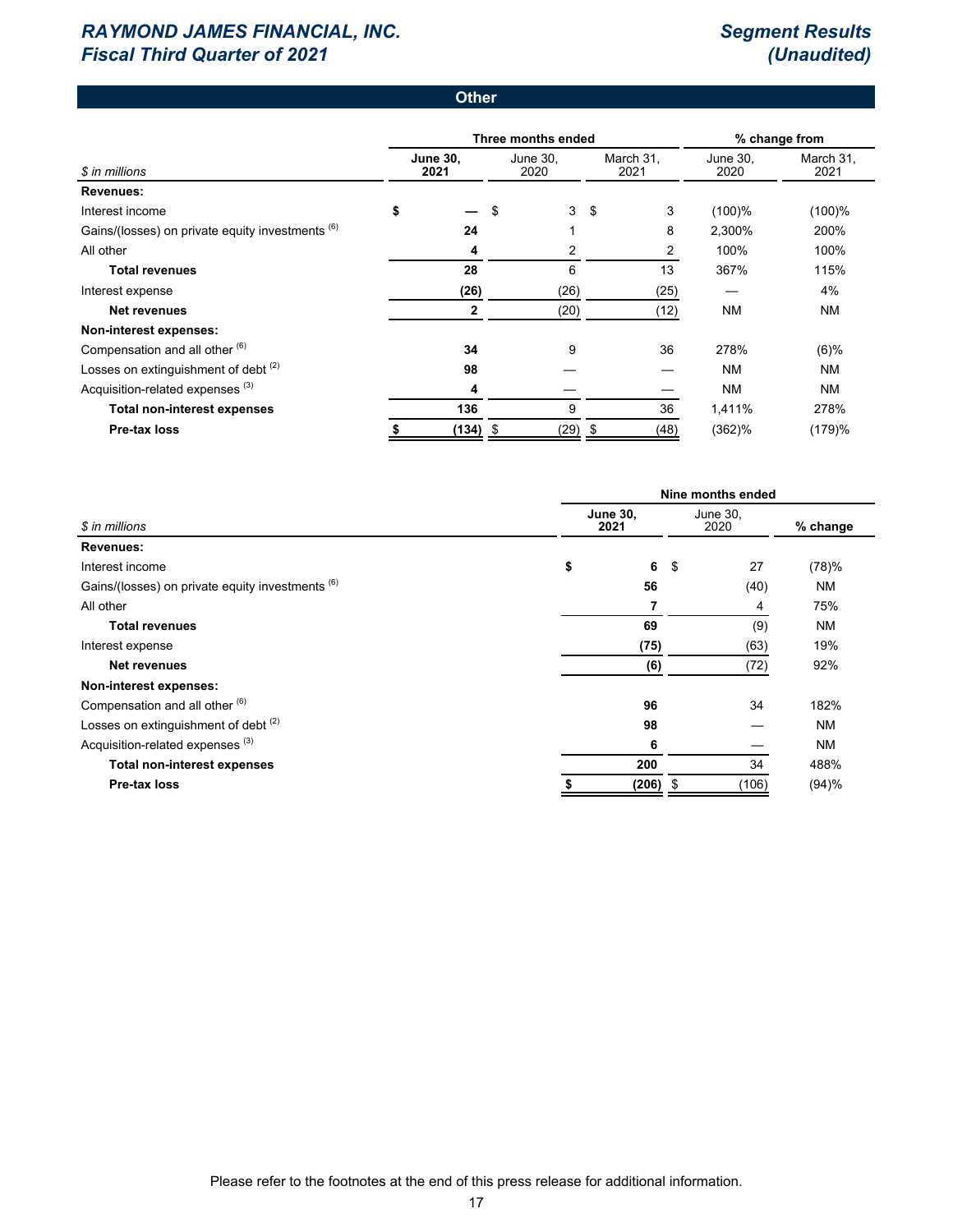# *RAYMOND JAMES FINANCIAL, INC. Raymond James Bank Selected Key Metrics Fiscal Third Quarter of 2021 (Unaudited)*

The following metrics are attributable to our Raymond James Bank banking subsidiary, which is a component of our Raymond James Bank segment.

|                                                                                  |    |                         |    | % change from    |    |                   |                  |                   |  |
|----------------------------------------------------------------------------------|----|-------------------------|----|------------------|----|-------------------|------------------|-------------------|--|
| \$ in millions                                                                   |    | <b>June 30,</b><br>2021 |    | June 30,<br>2020 |    | March 31,<br>2021 | June 30,<br>2020 | March 31,<br>2021 |  |
| Total assets                                                                     | \$ | 34,576                  | \$ | 29,066           | \$ | 33,221            | 19%              | 4%                |  |
| Total equity                                                                     | \$ | 2,532                   | \$ | 2,279            | \$ | 2,409             | 11%              | 5%                |  |
| Bank loans, net                                                                  | \$ | 23,896                  | \$ | 21,223           | \$ | 22,879            | 13%              | 4%                |  |
| Bank loan allowance for credit losses (7)                                        | \$ | 322                     | \$ | 334              | \$ | 345               | (4)%             | (7)%              |  |
| Bank loan allowance for credit losses as a<br>% of loans held for investment (7) |    | 1.34%                   |    | 1.56 %           |    | 1.50 %            |                  |                   |  |
| Total nonperforming assets                                                       | \$ | 43                      | \$ | 23               | \$ | 31                | 87%              | 39%               |  |
| Nonperforming assets as a % of total<br>assets                                   |    | 0.12%                   |    | 0.08%            |    | 0.09%             |                  |                   |  |
| Total criticized loans                                                           | \$ | 980                     | \$ | 733              | \$ | 1,001             | 34%              | (2)%              |  |
| Criticized loans as a % of loans held for<br>investment                          |    | 4.07 %                  |    | 3.41%            |    | 4.35 %            |                  |                   |  |
| <b>Capital ratios:</b>                                                           |    |                         |    |                  |    |                   |                  |                   |  |
| Tier 1 capital                                                                   |    | 13.5 % $^{(4)}$         |    | 12.8 %           |    | 13.1%             |                  |                   |  |
| <b>Total capital</b>                                                             |    | 14.7 % $(4)$            |    | 14.1 %           |    | 14.4 %            |                  |                   |  |
| Tier 1 leverage                                                                  |    | 7.5 % $^{(4)}$          |    | 7.6 %            |    | 7.5%              |                  |                   |  |

|                         |      |                  | % change from |                   |                    |                  |                   |  |
|-------------------------|------|------------------|---------------|-------------------|--------------------|------------------|-------------------|--|
| <b>June 30,</b><br>2021 |      | June 30,<br>2020 |               | March 31,<br>2021 |                    | June 30,<br>2020 | March 31,<br>2021 |  |
| \$                      | (19) | \$               | 81            | \$                | (32)               | <b>NM</b>        | <b>NM</b>         |  |
|                         |      |                  |               |                   |                    |                  |                   |  |
| \$                      |      | \$               | 61            | \$                | 2                  | (98)%            | (50)%             |  |
|                         |      |                  | 11            |                   |                    | (73)%            | <b>NM</b>         |  |
|                         | 4    | \$.              | 72            |                   |                    | (94)%            | 100%              |  |
|                         |      |                  |               |                   | Three months ended |                  |                   |  |

Net interest margin (net yield on interestearning assets) **1.92 %** 2.29 % 1.94 %

|                                                                | Nine months ended |                         |    |                  |            |  |  |  |  |  |
|----------------------------------------------------------------|-------------------|-------------------------|----|------------------|------------|--|--|--|--|--|
| \$ in millions                                                 |                   | <b>June 30,</b><br>2021 |    | June 30,<br>2020 | $%$ change |  |  |  |  |  |
| Bank loan provision/(benefit) for credit<br>losses $(7)$       | \$                | (37)                    | \$ | 188              | <b>NM</b>  |  |  |  |  |  |
| Net charge-offs:                                               |                   |                         |    |                  |            |  |  |  |  |  |
| Charge-offs related to loan sales                              | \$                | 3                       | \$ | 61               | (95)%      |  |  |  |  |  |
| All other                                                      |                   | 3                       |    | 11               | (73)%      |  |  |  |  |  |
| Total net charge-offs                                          |                   | 6                       |    | 72               | (92)%      |  |  |  |  |  |
| Net interest margin (net yield on interest-<br>earning assets) |                   | 1.96 %                  |    | 2.82%            |            |  |  |  |  |  |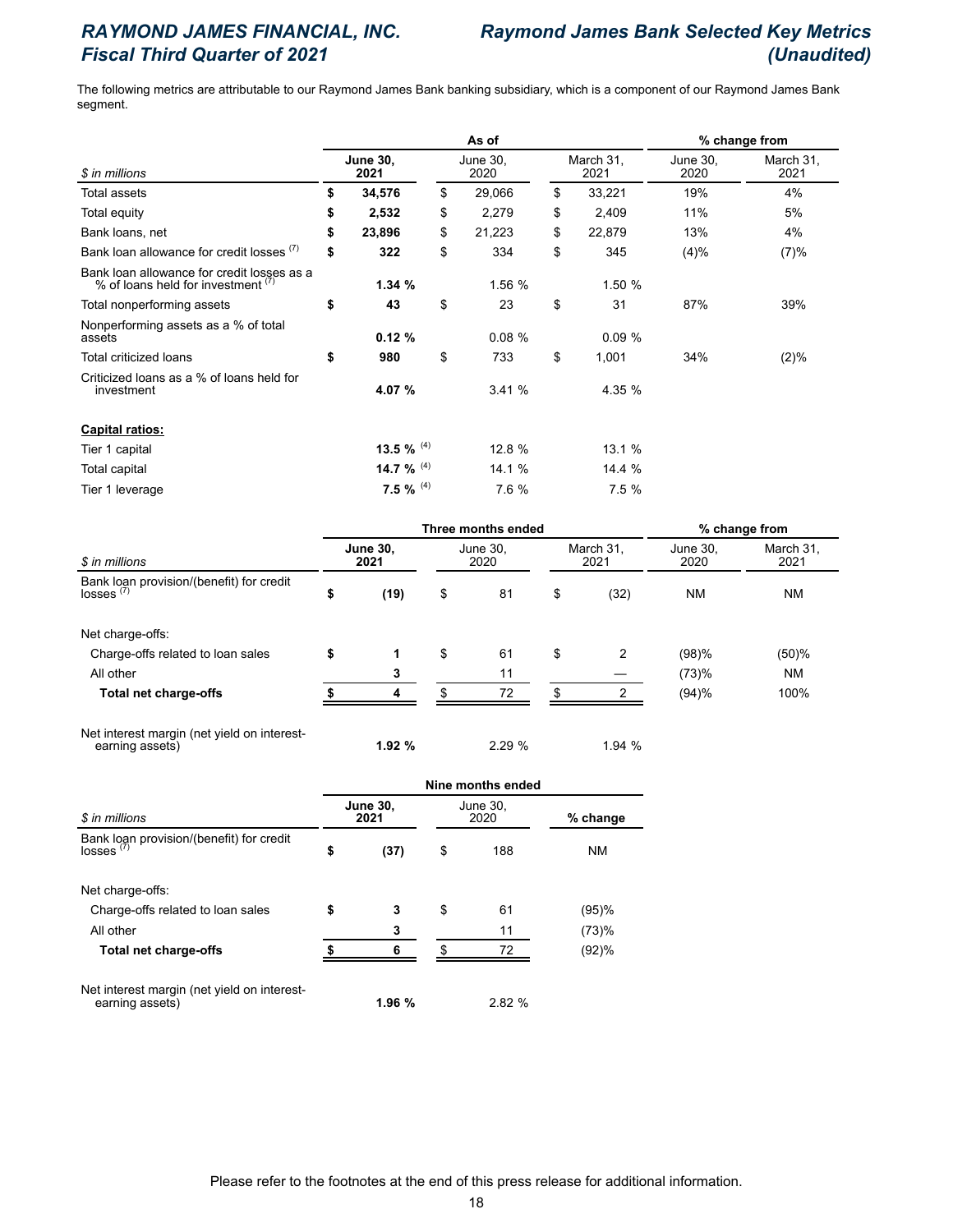# *RAYMOND JAMES FINANCIAL, INC. Non-GAAP Financial Measures Fiscal Third Quarter of 2021 (Unaudited)*

#### **Reconciliation of non-GAAP financial measures to GAAP financial measures**

We utilize certain non-GAAP financial measures as additional measures to aid in, and enhance, the understanding of our financial results and related measures. These non-GAAP financial measures have been separately identified in this document. We believe certain of these non-GAAP financial measures provides useful information to management and investors by excluding certain material items that may not be indicative of our core operating results. We utilize these non-GAAP financial measures in assessing the financial performance of the business, as they facilitate a comparison of current- and prior-period results. We believe that return on tangible common equity and tangible book value per share are meaningful to investors as they facilitate comparisons of our results to the results of other companies. In the following tables, the tax effect of non-GAAP adjustments reflects the statutory rate associated with each non-GAAP item. These non-GAAP financial measures should be considered in addition to, and not as a substitute for, measures of financial performance prepared in accordance with GAAP. In addition, our non-GAAP financial measures may not be comparable to similarly titled non-GAAP financial measures of other companies. The following tables provide a reconciliation of non-GAAP financial measures to the most directly comparable GAAP measures for those periods which include non-GAAP adjustments.

|                                                            | Three months ended | Nine months ended       |    |        |  |
|------------------------------------------------------------|--------------------|-------------------------|----|--------|--|
| \$ in millions, except per share amounts                   | <b>June 30,</b>    | <b>June 30,</b><br>2021 |    |        |  |
| <b>Net income</b>                                          | \$                 | 307                     | \$ | 974    |  |
| Non-GAAP adjustments:                                      |                    |                         |    |        |  |
| Losses on extinguishment of debt (2)                       |                    | 98                      |    | 98     |  |
| Acquisition-related expenses <sup>(3)</sup>                |                    | 7                       |    | 9      |  |
| Pre-tax impact of non-GAAP adjustments                     |                    | 105                     |    | 107    |  |
| Tax effect of non-GAAP adjustments                         |                    | (26)                    |    | (26)   |  |
| Total non-GAAP adjustments, net of tax                     |                    | 79                      |    | 81     |  |
| <b>Adjusted net income</b>                                 | S                  | 386                     | \$ | 1,055  |  |
| Pre-tax income                                             | \$                 | 385                     | \$ | 1,231  |  |
| Pre-tax impact of non-GAAP adjustments (as detailed above) |                    | 105                     |    | 107    |  |
| Adjusted pre-tax income                                    | \$                 | 490                     | \$ | 1,338  |  |
| Pre-tax margin (10)                                        |                    | 15.6 %                  |    | 17.4 % |  |
| Non-GAAP adjustments:                                      |                    |                         |    |        |  |
| Losses on extinguishment of debt (2)                       |                    | 3.9%                    |    | 1.4%   |  |
| Acquisition-related expenses <sup>(3)</sup>                |                    | 0.3%                    |    | 0.1%   |  |
| Total non-GAAP adjustments                                 |                    | 4.2 %                   |    | 1.5%   |  |
| Adjusted pre-tax margin (10)                               |                    | 19.8 %                  |    | 18.9 % |  |
| Earnings per common share: (5)                             |                    |                         |    |        |  |
| <b>Basic</b>                                               | \$                 | 2.24                    | \$ | 7.09   |  |
| Non-GAAP adjustments:                                      |                    |                         |    |        |  |
| Losses on extinguishment of debt (2)                       |                    | 0.71                    |    | 0.71   |  |
| Acquisition-related expenses <sup>(3)</sup>                |                    | 0.05                    |    | 0.07   |  |
| Tax effect of non-GAAP adjustments                         |                    | (0.19)                  |    | (0.19) |  |
| Total non-GAAP adjustments, net of tax                     |                    | 0.57                    |    | 0.59   |  |
| <b>Adjusted basic</b>                                      |                    | 2.81                    | \$ | 7.68   |  |
| <b>Diluted</b>                                             | \$                 | 2.18                    | \$ | 6.92   |  |
| Non-GAAP adjustments:                                      |                    |                         |    |        |  |
| Losses on extinguishment of debt (2)                       |                    | 0.69                    |    | 0.70   |  |
| Acquisition-related expenses <sup>(3)</sup>                |                    | 0.05                    |    | 0.06   |  |
| Tax effect of non-GAAP adjustments                         |                    | (0.18)                  |    | (0.18) |  |
| Total non-GAAP adjustments, net of tax                     |                    | 0.56                    |    | 0.58   |  |
| <b>Adjusted diluted</b>                                    | \$                 | 2.74                    | \$ | 7.50   |  |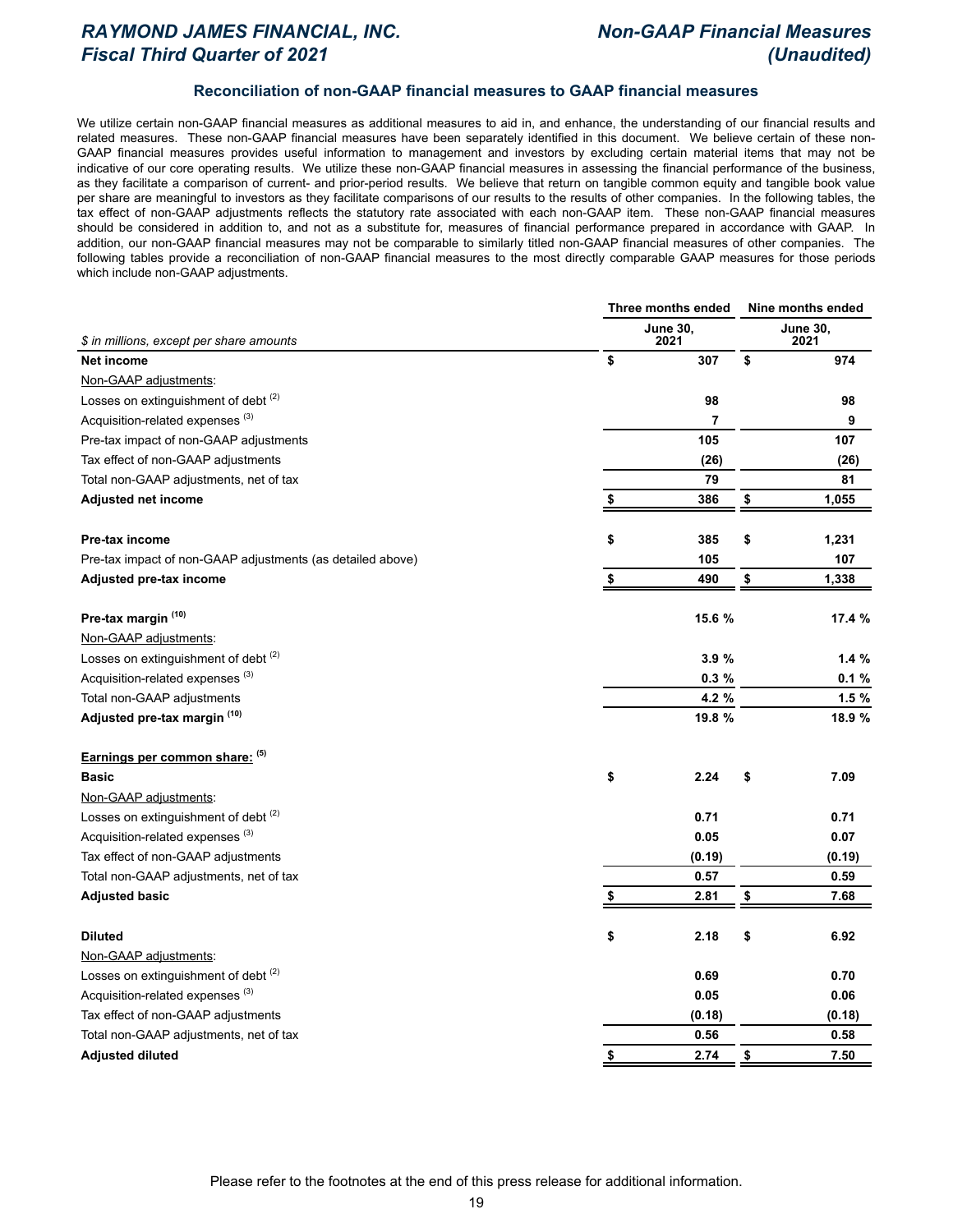# *RAYMOND JAMES FINANCIAL, INC. Non-GAAP Financial Measures Fiscal Third Quarter of 2021 (Unaudited)*

### **Reconciliation of non-GAAP financial measures to GAAP financial measures (Continued from previous page)**

| Book value per share                                                 | As of                   |       |      |                  |                   |       |  |  |  |  |
|----------------------------------------------------------------------|-------------------------|-------|------|------------------|-------------------|-------|--|--|--|--|
| \$ in millions, except per share amounts                             | <b>June 30.</b><br>2021 |       |      | June 30.<br>2020 | March 31.<br>2021 |       |  |  |  |  |
| Total equity attributable to Raymond James Financial, Inc.           |                         | 7.863 | - \$ | 6.965            | - \$              | 7,592 |  |  |  |  |
| Less non-GAAP adjustments:                                           |                         |       |      |                  |                   |       |  |  |  |  |
| Goodwill and identifiable intangible assets, net                     |                         | 862   |      | 602              |                   | 868   |  |  |  |  |
| Deferred tax liabilities, net                                        |                         | (56)  |      | (33)             |                   | (56)  |  |  |  |  |
| Tangible common equity attributable to Raymond James Financial, Inc. |                         | 7,057 | - \$ | 6,396            | - \$              | 6,780 |  |  |  |  |
| Common shares outstanding                                            |                         | 136.9 |      | 137.0            |                   | 137.2 |  |  |  |  |
| Book value per share (8)                                             |                         | 57.44 |      | $50.84$ \$       |                   | 55.34 |  |  |  |  |
| Tangible book value per share (8)                                    |                         | 51.55 |      | 46.69            |                   | 49.42 |  |  |  |  |

| <b>Return on equity</b>                                  | Three months ended |                         |                  |           |                   |           |                         | Nine months ended |                         |           |  |  |
|----------------------------------------------------------|--------------------|-------------------------|------------------|-----------|-------------------|-----------|-------------------------|-------------------|-------------------------|-----------|--|--|
| \$ in millions                                           |                    | <b>June 30,</b><br>2021 | June 30,<br>2020 |           | March 31,<br>2021 |           | <b>June 30,</b><br>2021 |                   | <b>June 30,</b><br>2020 |           |  |  |
| Average equity <sup>(17)</sup>                           | \$                 | 7,728                   | \$               | 6,882     | \$                | 7,478     | \$                      | 7,483             | \$                      | 6,797     |  |  |
| Impact on average equity of non-GAAP adjustments:        |                    |                         |                  |           |                   |           |                         |                   |                         |           |  |  |
| Losses on extinguishment of debt (2)                     |                    | 49                      |                  | <b>NA</b> |                   | <b>NA</b> |                         | 25                |                         | <b>NA</b> |  |  |
| Acquisition-related expenses <sup>(3)</sup>              |                    | 4                       |                  | <b>NA</b> |                   | <b>NA</b> |                         | 2                 |                         | <b>NA</b> |  |  |
| Tax effect of non-GAAP adjustments                       |                    | (13)                    |                  | <b>NA</b> |                   | <b>NA</b> |                         | (7)               |                         | <b>NA</b> |  |  |
| Adjusted average equity (17)                             | \$                 | 7,768                   |                  | <b>NA</b> |                   | <b>NA</b> | \$                      | 7,503             |                         | <b>NA</b> |  |  |
| Average equity (17)                                      | \$                 | 7,728                   | \$               | 6,882     | \$                | 7,478     | \$                      | 7,483             | \$                      | 6,797     |  |  |
| Less:                                                    |                    |                         |                  |           |                   |           |                         |                   |                         |           |  |  |
| Average goodwill and identifiable intangible assets, net |                    | 865                     |                  | 603       |                   | 851       |                         | 791               |                         | 606       |  |  |
| Average deferred tax liabilities, net                    |                    | (56)                    |                  | (32)      |                   | (56)      |                         | (51)              |                         | (30)      |  |  |
| Average tangible common equity (17)                      | \$                 | 6,919                   | \$               | 6,311     | \$                | 6,683     | \$                      | 6,743             | \$                      | 6,221     |  |  |
| Impact on average equity of non-GAAP adjustments:        |                    |                         |                  |           |                   |           |                         |                   |                         |           |  |  |
| Losses on extinguishment of debt <sup>(2)</sup>          |                    | 49                      |                  | <b>NA</b> |                   | <b>NA</b> |                         | 25                |                         | <b>NA</b> |  |  |
| Acquisition-related expenses <sup>(3)</sup>              |                    | 4                       |                  | <b>NA</b> |                   | <b>NA</b> |                         | 2                 |                         | <b>NA</b> |  |  |
| Tax effect of non-GAAP adjustments                       |                    | (13)                    |                  | <b>NA</b> |                   | <b>NA</b> |                         | (7)               |                         | <b>NA</b> |  |  |
| Adjusted average tangible common equity (17)             | \$                 | 6,959                   |                  | <b>NA</b> |                   | <b>NA</b> | \$                      | 6,763             |                         | <b>NA</b> |  |  |
| Return on equity (9)                                     |                    | 15.9 %                  |                  | 10.0 %    |                   | 19.0 %    |                         | 17.4 %            |                         | 11.9 %    |  |  |
| Adjusted return on equity (9)                            |                    | 19.9 %                  |                  | <b>NA</b> |                   | <b>NA</b> |                         | 18.7 %            |                         | <b>NA</b> |  |  |
| Return on tangible common equity (9)                     |                    | 17.7 %                  |                  | 10.9 %    |                   | 21.2 %    |                         | 19.3 %            |                         | 13.1 %    |  |  |
| Adjusted return on tangible common equity (9)            |                    | 22.2 %                  |                  | <b>NA</b> |                   | <b>NA</b> |                         | 20.8 %            |                         | NA        |  |  |